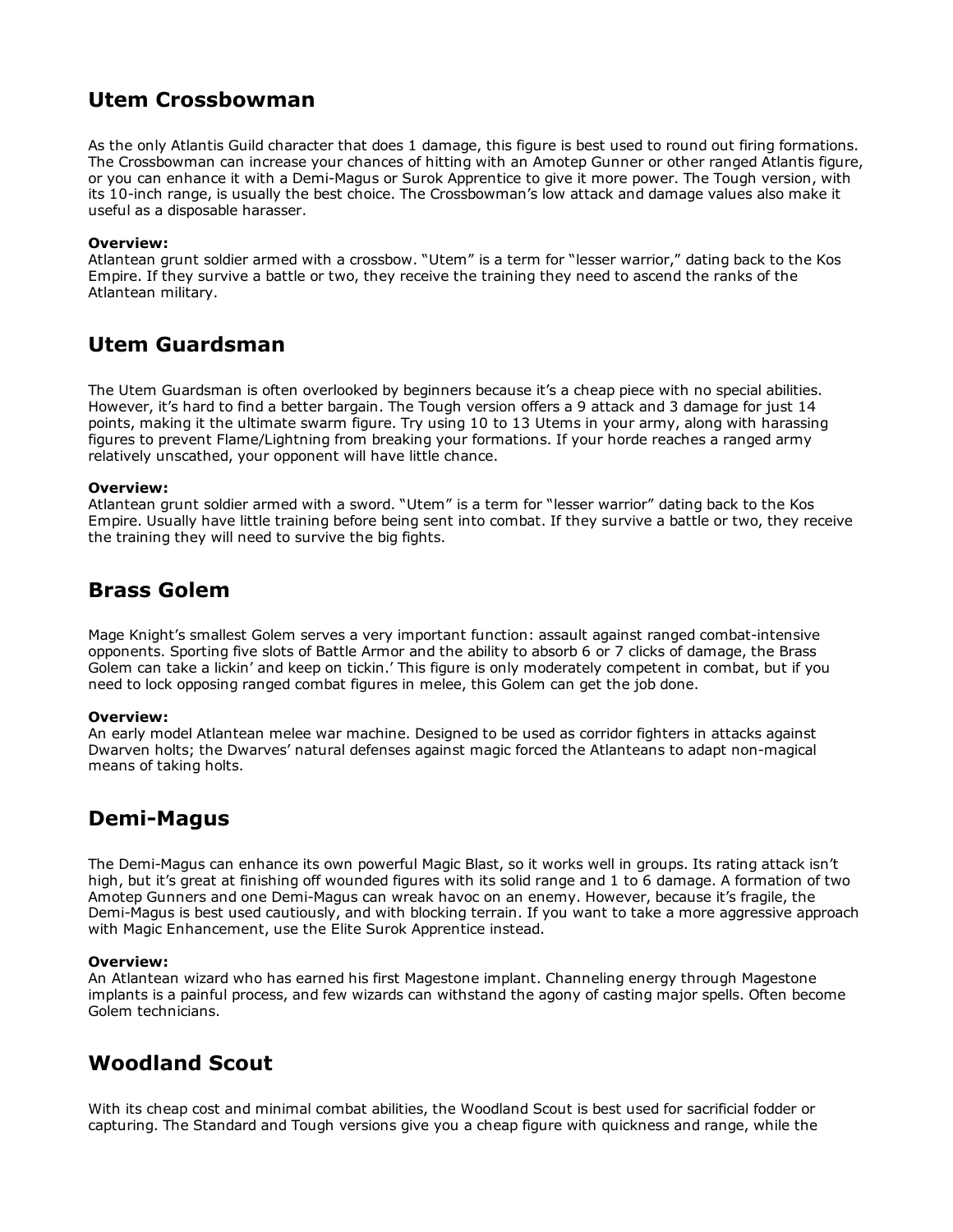7-point Weak version is an Elemental League formation filler. One way to use the Scout is to walk it at the head of a Troll Artillerist formation. Your foes will have to waste time killing the Scout before they can use ranged fire on the Trolls.

### Overview:

An Elemental warrior experienced in guerrilla combat. A standard Wylden Elf recruit warrior in the League.

# Mending Priestess

The Priestess is a natural for pairing with Troll Artillerists. The Trolls are in dire need of its Defend ability, and it can heal them while they trade shots with the enemy. When facing opponents using Flame/Lightning or Magic Blast, it's worthwhile to keep the fragile Priestess back, taking advantage of its 6-inch range to heal. It won't get to use Defend, but it will be safer and able to cover a greater number of figures in its healing arc.

### Overview:

An Elemental cleric trained in the Emerald Glade to wield the powers of nature. In recent years, a number of human females have been allowed to train as Mending Priestesses.

# Crystal Bladesman

The Crystal Bladesman is still the best Elemental League melee figure in the game for the points and the favorite figure of many a swarm player. The Standard version of the Bladesman is excellent, giving 9 attack and Weapon Master at a very reasonable cost, but beware rams and Flame/Lightning--it only takes one click of damage to get rid of its Weapon Master and turn it into a mediocre fighter.

### Overview:

An Elemental warrior armed with a sword of specially treated, non-magical Magestone. Save for its resistance to damage, a Crystal Bladesman's Magestone sword has no special powers; however, a few of their blades "sing" when wind runs across their edges.

## Ranger

The Ranger is a versatile figure with reasonable attack and damage values and respectable range. However, there are more efficient options than the Ranger if you don't plan to take advantage of its Stealth. It often works best to put down the hindering terrain, let the front arcs of the Rangers emerge from it, and force your opponent to come to you.

### Overview:

An Elemental archer skilled at sniping at the enemy from hidden locations. Rangers are taught to live off the Land and survive in the most hostile conditions. While they are competent in combat, they often act as message carriers for League warlords. Headquarters in Roanne Valle.

# Zombie

The rank and file warriors of the Necropolis Sect are legions of undead Zombies. They are good fighters, since their morale never breaks, and their abilities stay pretty constant has they absorb damage. Zombies can also be brought back from the dead at full health: an attribute only shared with Mage Spawn Skeletons. Use formations of Zombies to screen other, more valuable units, or use them to wade into melee with your opponent's weaker troops. Zombies are cheap, so they also make good supporting troops in close combat formations and are excellent for taking prisoners.

### Overview:

Reanimated corpses that serve the will of the Sect wizards who created them. Zombies have no memory of their previous lives; they are merely unthinking automatons that do what they are told.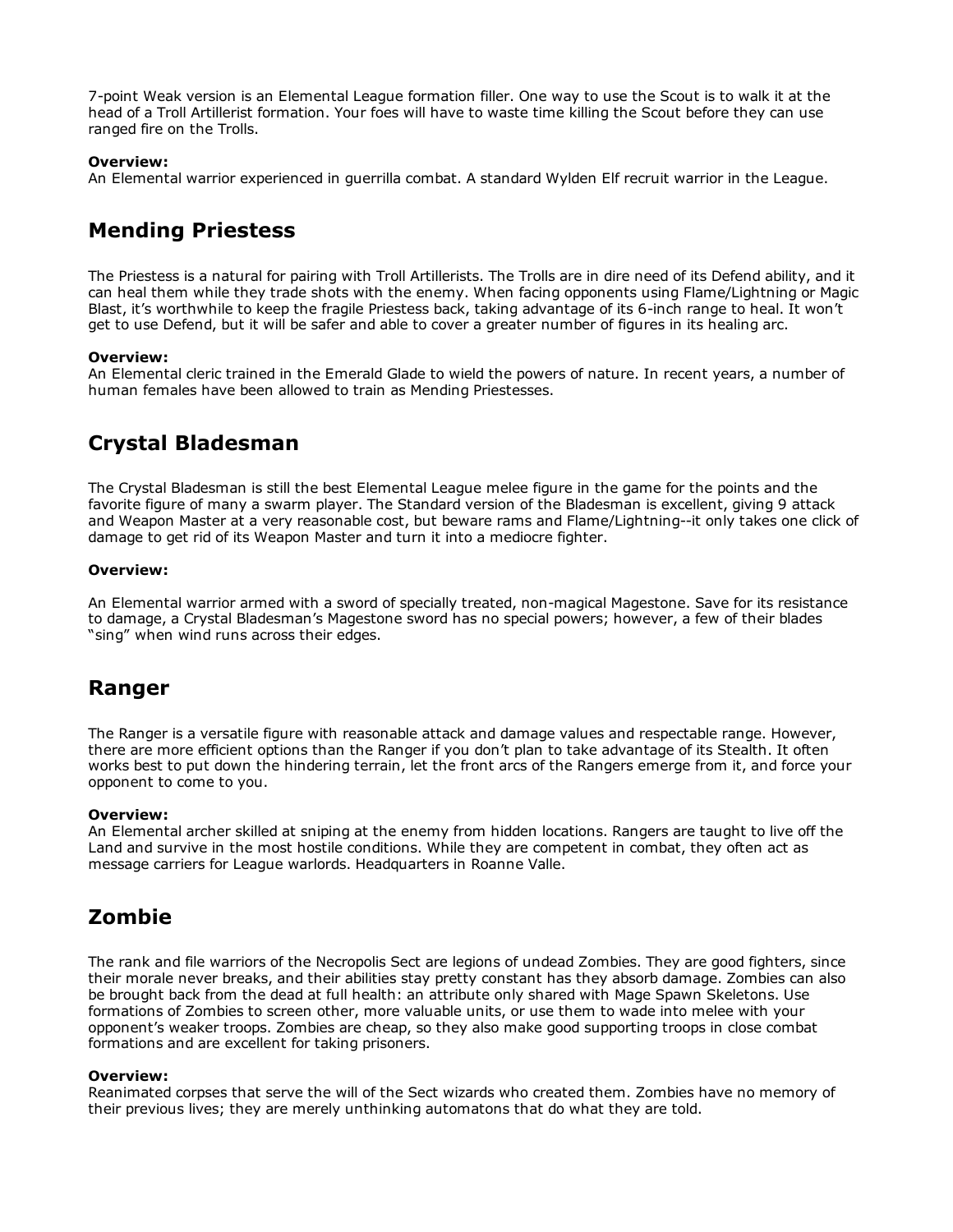# Nightblade

The Nightblade is tricky to use, since its Stealth ability means it's a weaker fighter for the points than the cheap melee figures from other factions. One strategy is to put a line of Nightblades behind a low wall, with powerful Magic Blast figures behind them. Most ranged figures won't be able to target the Nightblades or your magic blasters, and melee swarms will take their licks coming over or around the wall, allowing the Nightblades to finish them off.

## Overview:

A female Sect warrior trained for war in the blood pits of the Necropolis. Wearing magical strap armor and wielding light but deadly swords, Nightblades fight to earn a place in the Sect armies or to win the attention of powerful Necromancers in the Sect's command meritocracy.

## Grave Robber

The Grave Robber can be a game-winning figure, depending on how it's used and the game format being played. The longer and larger the game, the better it becomes. It dominates Sealed Booster or Booster Draft games. Keep it protected at all costs, since a ram or harassing figure can quickly render it useless. It works well standing next to a healer―when your figures come back from the dead, they can instantly be healed back to full strength.

### Overview:

A Sect wizard who is learning the art of Necromancy. Wizards lacking the will or skills to succeed are often transformed in hideous ways by the amount of raw energy required to create Zombies.

# Feral Bloodsucker

With its 10-inch flight and Weapon Master, the Feral Bloodsucker's specialty is finding and destroying enemy support pieces that are lurking in the rear, often behind terrain. It's usually not efficient to engage strong enemies with the Bloodsucker unless it's in conjunction with other forces.

### Overview:

A blood-drinking beast frequently used as shock troops by the Sect. Broods of these beasts live in the mountains around the Necropolis. They are semi-intelligent at best and are capable of crude speech.

## Khamsin Freelancer

Black Powder's least expensive ranged attacker is the Freelancer. Since he can only deliver a single point of damage, he does much better in the supporting role, fleshing out ranged and close combat formations. Like the Imp, Zombie or Scout, the Freelancer may also be useful as your army's jailor, taking and maintaining prisoners. The Freelancer fills one final role: cannon fodder. You have the option of using cheap Freelancers to feed your enemy's guns, while you maneuver for a game-winning ploy using more valuable and capable warriors.

## Overview:

A Rebel from Khamsin armed with a black powder pistol. The civil war that erupted in Khamsin following its liberation from the Empire created this caste of mercenary warriors.

## Khamsin Fuser

The Khamsin Fuser is a fantastic figure for the points. Cheap, durable and with good attack values, packs of Khamsin Fusers can destroy almost anything. They also work well in formation with Steam Golems, increasing the Steamer's chance of hitting tough opponents with a ranged formation attack or finishing off a figure that the Steam Golem has wounded. Fusers are even decent in melee combat, keeping a respectable 2 damage well down on their dial.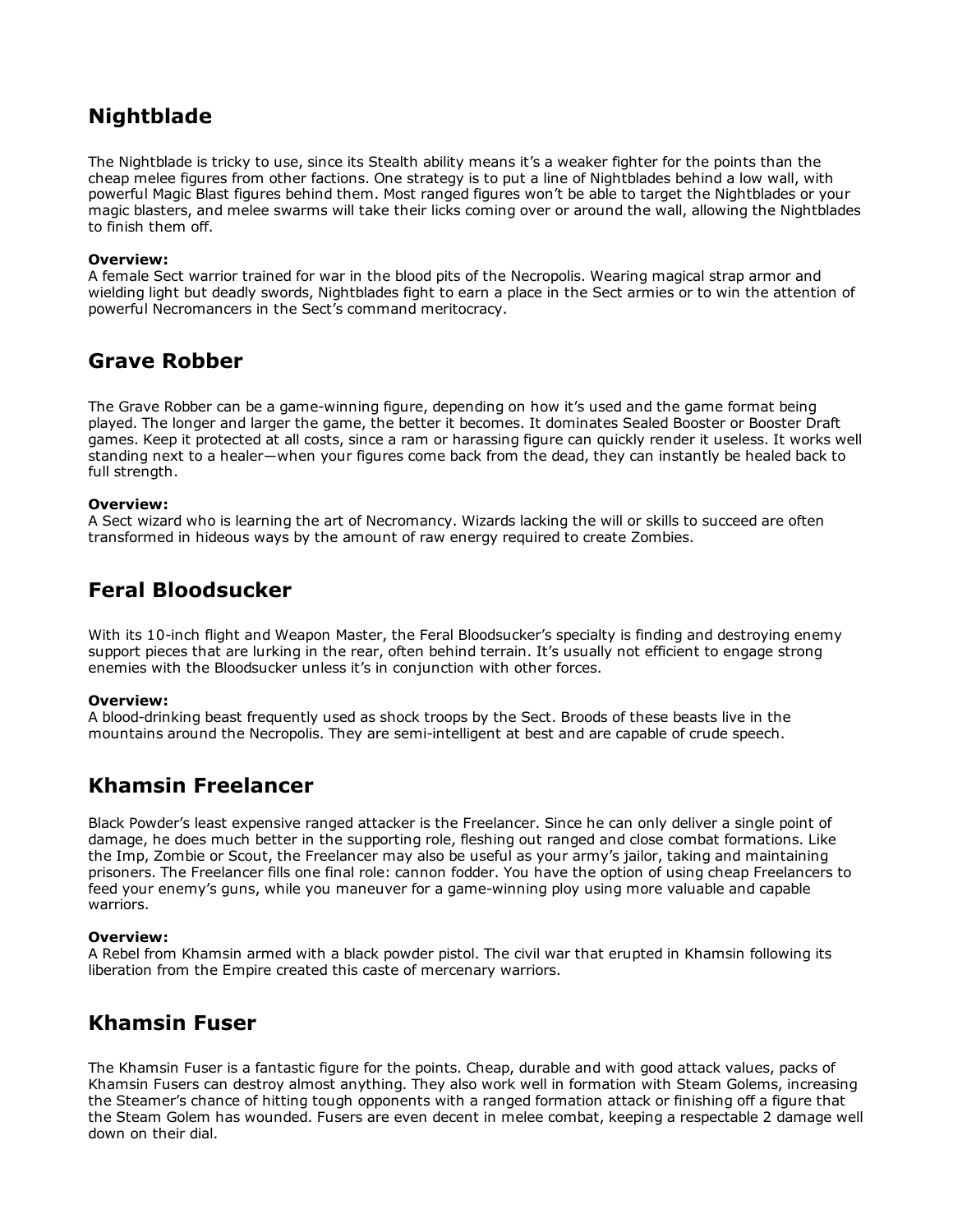#### Overview:

A Rebel from Khamsin armed with a fuser rifle. Being a mercenary in Khamsin is now a profitable and recognized profession. Many Khamsin warriors fight for the Rebellion or for the highest-paying warlord.

## Leech Medic

As the healer for the Black Powder Rebel faction, the inexpensive Leech Medic works well in formation with ranged attackers like Khamsin Fusers, healing them when they get wounded in an exchange of ranged fire. Because of their relatively low attack value, the Leech Medic works best in armies where your units have a low defense value.

### Overview:

A Rebel healer who uses bandages, poultices and leeches to heal the sick. By carefully placing leeches at key points on the body, they can drain toxins and even lessen or remove pain.

## Dwarven Berserker

The strengths of this midpriced Black Powder Rebel melee unit are its Magic Immunity and its durability. It's usually too slow to be used as an attack unit, so the Dwarven Berserker works better as a bodyguard. Its Magic Immunity increases its price, so there are better melee options available if you think your opponent won't be using powers like Magic Blast or Magic Enhancement. It also works better in longer games, when its staying power makes more of a difference.

#### Overview:

A Rebel Dwarf who goes into a berserking frenzy when he fights his enemies. Dwarves are driven by their emotions, and vengeance is passed down through family lines like a revered heirloom. Berserkers are in touch with this inner rage and can channel it in battle.

## Amotep Gunner

The Amotep Gunner is a mainstay of the Atlantean faction, supplying a player with a versatile collection of tactics. A premier formation breaker, the Amotep Gunner can ruin many a well-laid plan. Combining an excellent attack with superior range, the Amotep Gunner's Flame/Lightning special ability can tear apart an opponent's formation with withering long-range firepower. Used individually, the Gunner is a dangerous flanker. A formation of these Atlanteans can hold a position as well as any gun emplacement, daring an opponent to move into their deadly range.

### Overview:

An Atlantean specialist warrior armed with a lightning gun. "Amotep" is a Kosian word for "specialist." Soldiers who survive their Utem training may petition to join this specialized group. Many sign up with the Amotep from a desire to use powerful weapons against the Empire's enemies.

## Amotep Incinerator

The Incinerator is a variant of the Gunner. He performs the same function but delivers a different damage curve. While each Lightning gun works through three slots delivering 3 clicks of damage, the Incinerator's Flame attack starts at 4 damage, then decreases over a greater number of slots as the warrior's rank increases. The trade off with the Incinerator is that while he can deliver more damage than the Gunner, his attack value and range are not as good. You must decide which is the best for your army.

### Overview:

An Atlantean warrior armed with a sizable flamethrower. Soldiers who survive their Utem training may petition to join the specialist or command schools. Due to the high casualty rate among Incinerators, Golems are starting to replace the more fragile human warriors.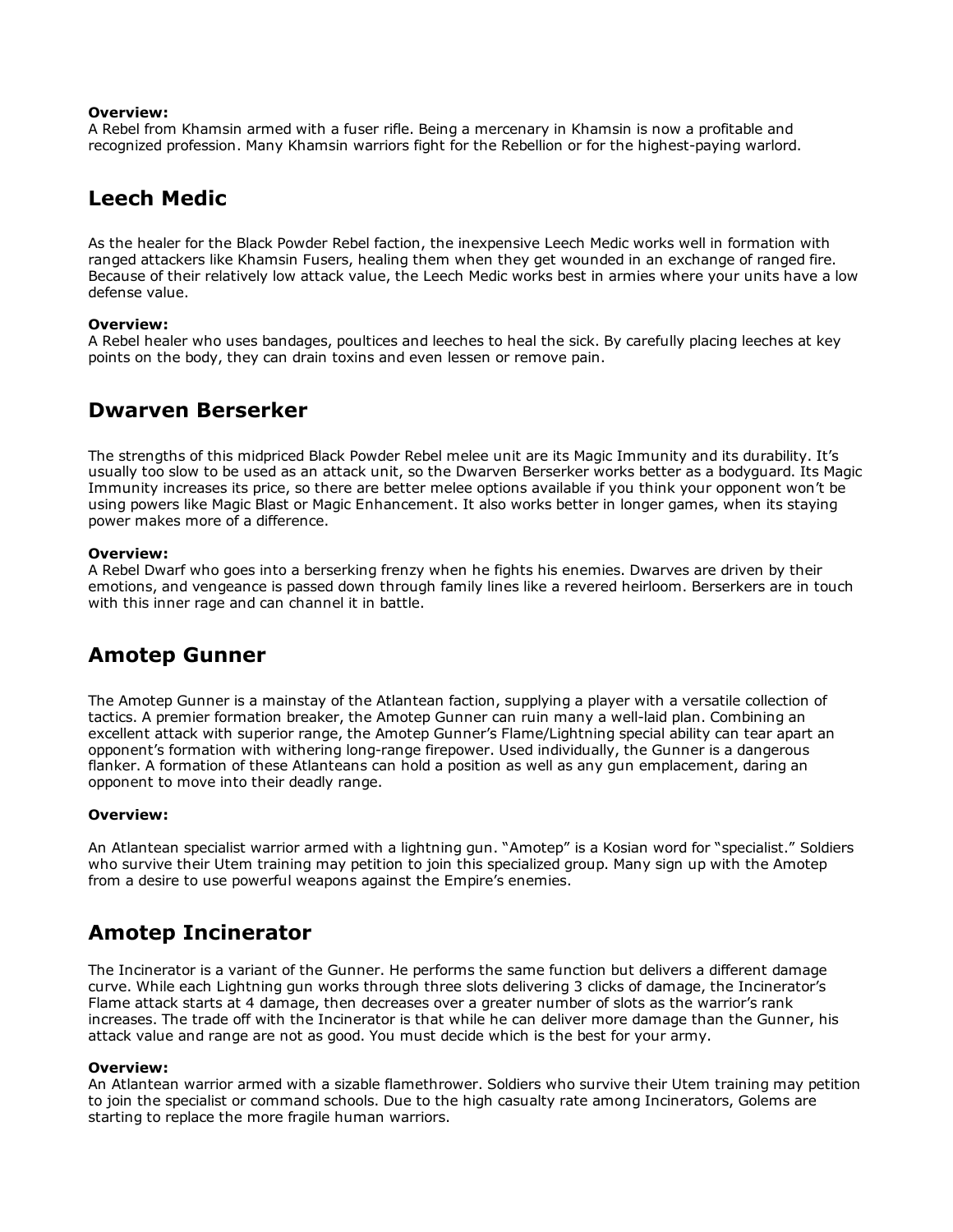# Blade Golem

This Rebellion piece has seen a decrease in play recently, but players should definitely consider including this hand-to-hand maestro when creating their army. The point cost may give a player pause, but the amazing defense value and one of the best attack values in the game make the Blade Golem essential for any player's collection. Veteran players recognize the Blade Golem as one of the best all-around pieces in the game. Good speed combined with top numbers in attack, defense and damage may make the Blade Golem the best "hunter-killer" in the game.

## Overview:

An Atlantean Golem armed with scissor blades and a whirling buzz-saw weapon. These Golems were originally designed for forestry work but were used to best advantage in the Scythrian mines, when the Atlanteans enslaved thousands of Dwarves to work in their Magestone pits.

# Altem Guardsman

Continuing the Atlantean theme of excellent defensive values, the Altem Guardsman adds the Weapon Master special ability and an underrated ranged attack. True to the name, this piece is best used in a protective capacity for critical parts of an army. The Guardsman's Battle Armor shields the Atlantean from most ranged attacks, and its mastery of the blade makes it a threat in any hand-to-hand encounter.

### Overview:

An Atlantean squad leader armed with a manaclevt sword and a lightning pistol. The Magestone crystal in the manaclevt causes the weapon to vibrate at high speeds, allowing it to cut through armor and enemy weapons with ease.

# Wood Golem

Slow and plodding, the Wood Golem is often passed over for more exciting pieces. This utilitarian warrior, however, steps beyond the ordinary and into the role of defensive specialist, boasting an enormous level of damage value for a non-unique. With its ability to soak up damage, high defense value and Toughness, the Wood Golem can take what any Mage Knight warrior can dish out.

## Overview:

An Elemental War Golem made from a living tree and animated by vengeful nature spirits. Elementalists create Wood Golems by bonding willing nature spirits into living trees. Whole groves of Wood Golems are being grown at Roanne Valle in preparation for a possible war with the Necropolis Sect.

## Troll Brawler

While a pugilist it is not, the Troll Brawler may still have the best one-two punch in the game. Two levels of Toughness allow the Elemental League's Brawler to take it on the chin, while its high attack value lets it damage most pieces with ease. Lest we forget, the Trolls of the Elemental League can regenerate from near death to complete health. Combining high attack, Toughness and longevity makes the Troll Brawler one of the most effective and enjoyable pieces in the Mage Knight universe.

## Overview:

An Elemental Forest Troll who tears apart his enemies with his bare hands. Troll Brawlers tend to learn their martial capabilities through practice rather than by memorizing stylized forms.

# Troll Artillerist

What could be better than a Troll carrying around a ballista? "Two or three of them," would be a good answer. The Artillerist's 12" range is very strong, and the fact that he holds his 3 damage value until entering Regeneration is even better. These warriors are flexible enough that you can either front an assault with them,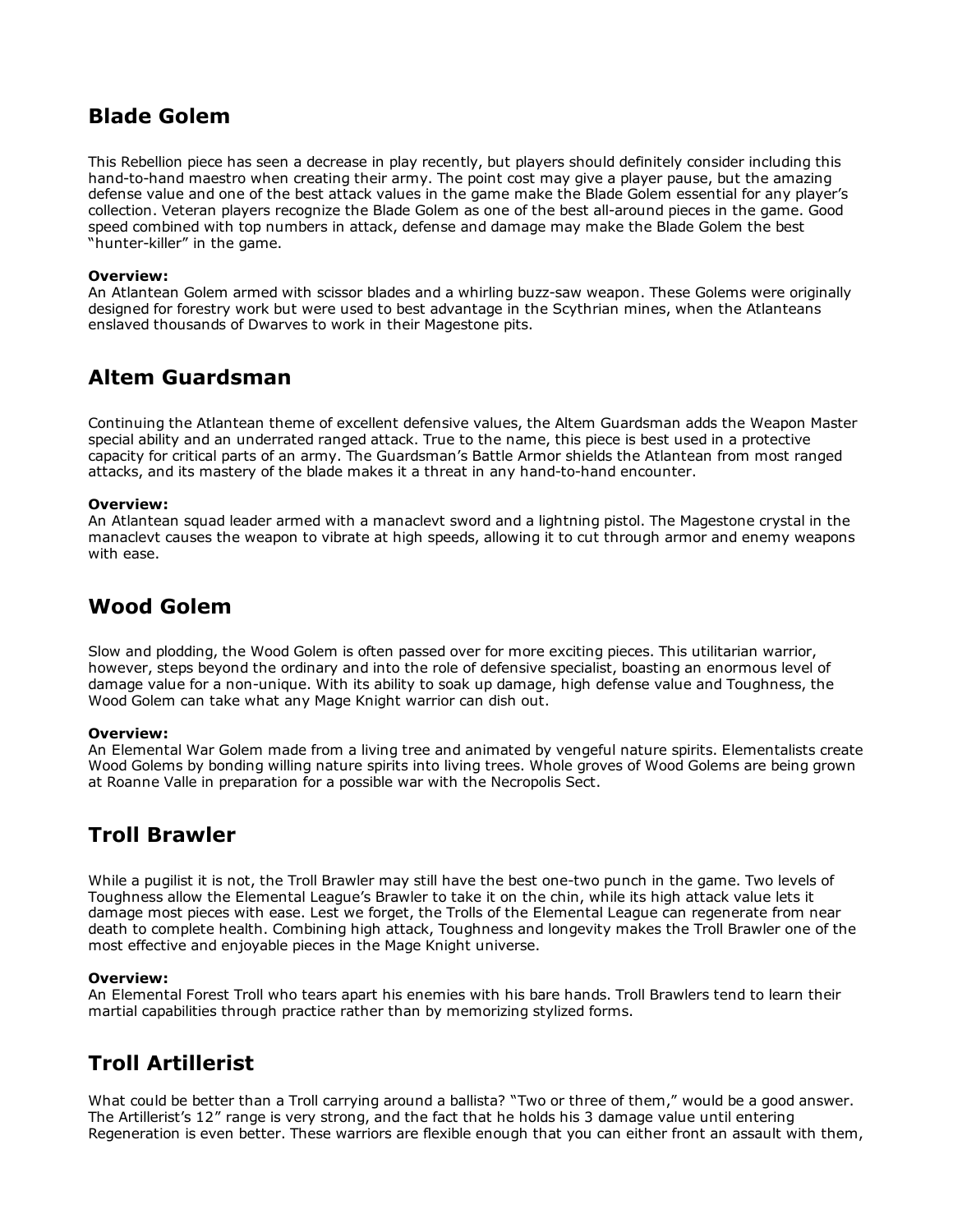or provide another unit with powerful covering fire. Either way, there isn't much wrong with an Artillerist (or two, or three!).

## Overview:

An Elemental Forest Troll who wields a sizable crossbow. The largest of the Artillerist's crossbows fires shafts as large as fenceposts.

# Living Elemental

Combining the best of the Troll Brawler and Wood Golem, the Living Elemental also adds speed, making it one of the best defensive pieces in the game. Perceived as a typical slow Elemental foot soldier, the Living Elemental is actually a powerful midgame piece that can easily adapt to the changing tactics of the dynamic Mage Knight game. Easily mistaken for a strictly defensive piece, the Living Elemental can turn around a game by using its 8-inch speed to attack and moving against an opponent in a fashion one would typically expect from the Atlantean or Black Powder factions.

### Overview:

An Elemental creature made of rocks and dirt that packs a significant punch. Elementalists create Elementals by bonding willing nature spirits into the stones that make up these monsters.

# Seething Knight

The Seething Knight is a classic "rounder," a piece that is used to round out a player's army. Often judged against its Atlantean counterpart, the Altem Guardsman, the Seething Knight trades Blade Master for a stronger and more consistent attack, Toughness and the added trickery of Vampirism. Combined with ranged attackers, the Seething Knight becomes a frightening foe. Able to shrug off most ranged attacks, the Knight can move into hand-to-hand combat and nullify an opponent's ranged attackers.

### Overview:

A Sect squad leader that gets its battle strength through rage. An exemplary warrior feared on the battlefield for its bloodlust, cruelty and absolute lack of mercy.

## Bone Golem

The Bone Golem is a favorite of the Necropolis Sect and may be the most devastating hand-to-hand non-unique in Mage Knight. The combination of a great attack value and Weapon Master means that the Bone Golem can hit and hurt any piece in the game. The Bone Golem's levels of regeneration make this offensive monster a critical piece in any player's army.

### Overview:

A Sect War Golem made from all different kinds of bones, to ensure that the structure doesn't turn into a Skeletal, break loose of Necromantic control and kill everything in sight. By having a dozen spirits fighting for control, it is rare that any one spirit gets the upper hand.

## Nightstalker

Terrain is a vital part of any Mage Knight player's strategy of army creation. This fact is demonstrated by the Necropolis Sect's Nightstalker. By placing a squad of 'Stalkers in hindering terrain, a player can to a great extent dictate game flow. A player who sees the Nightstalker's Weapon Master and believes it to be a mere hand-to-hand fighter will be quickly disabused of the notion. While a master of the blade, it is with the bow and in the woods that the Nightstalker truly excels.

### Overview:

A male Sect warrior who eliminates his targets with a powerful bow. Having earned his position by fighting in the blood pits of the Necropolis, the Nightstalker is the Sect's equivalent of a League Ranger.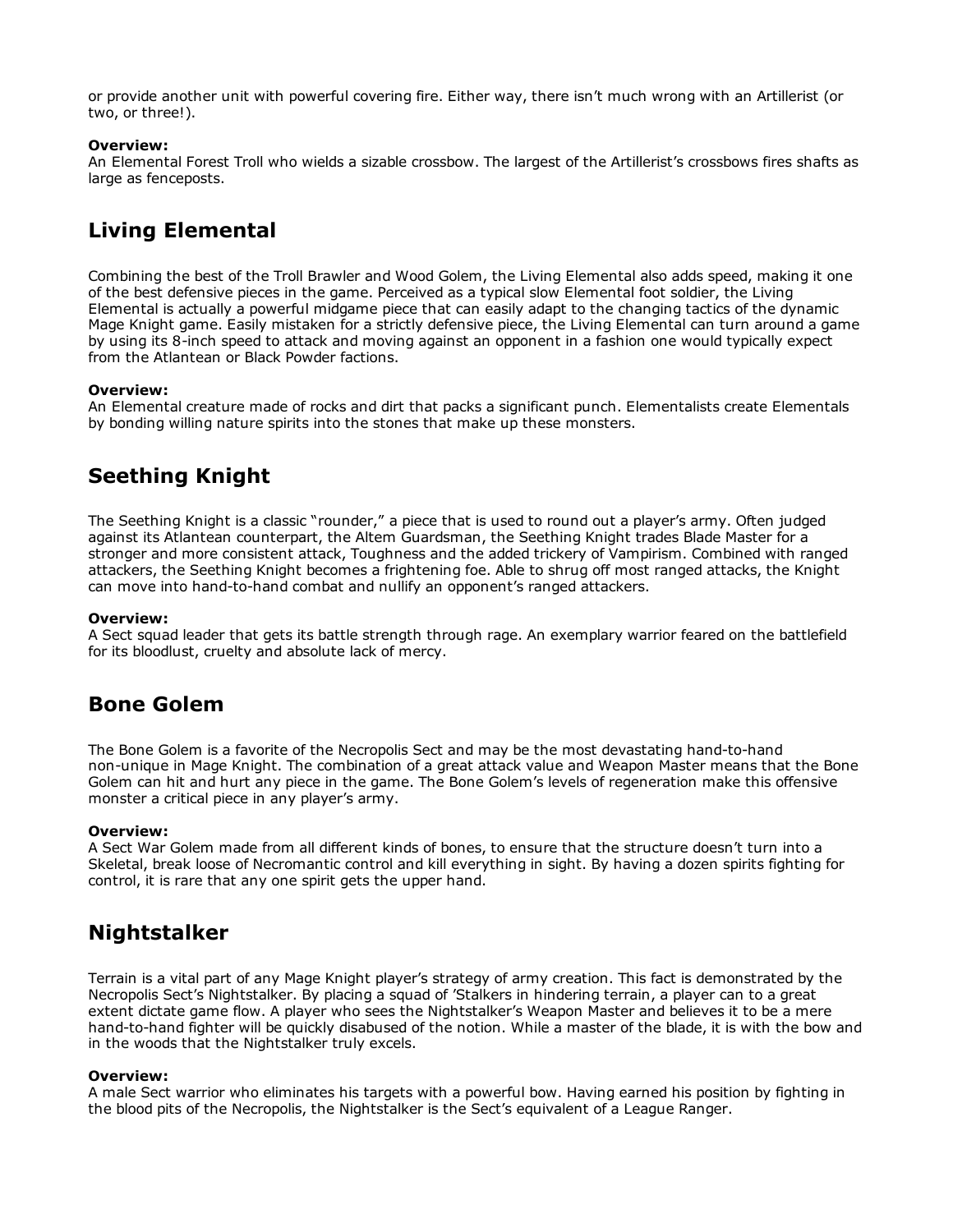# Screeching Terror

Here is the other half of the Sect's ranged attack compliment. With a shrill sonic attack, the Terror can hit every figure in a 4" radius with its Shockwave for a point of damage. His ability to fly 10" gives him the mobility necessary to make the Shockwave an unwelcome surprise for large formations. To use the Terror effectively, fly in behind an enemy formation. While your opponent uses an action to turn on, or close with, the Terror, rest, and then hit with the Shockwave on your next turn. Finally, break away with your Flight advantage, rest and repeat. If your Terror is hit for damage, his Vampirism will keep him threatening in the game.

## Overview:

A Sect creature that emits keening sonic attacks. A creature created by Necromancy, the Screeching Terror is one of the first "fabricated" monsters the Sect ever produced.

## Amazon Blademistress

The Blademistress' popularity is fueled by one overwhelming trait: 34 slots of Weapon Mastery. No warrior holds this trait for so long. Combined with an excellent closing speed, opponents should truly fear her. As an added bonus, like the Altem Guardsman, the Blademistress packs a short ranged attack, which will often come in handy during a dash towards an opposing figure. Consider pushing the Blademistress into combat; she will keep her Weapon Mastery, after all.

### Overview:

A Rebel warrior from Nepharus Mons. An adult female warrior who has not yet proved herself sufficiently in battle to lead a warband, take a husband or become a leader in her tribe.

### The Amazon Blademistress in the Mage Knight World:

The several amazon tribes allied with the rebels lend some weight to the rumor that the secret of black powder was discovered in their lands near Nepharus Mons. Then again, many amazon tribes have had plenty of opportunities to develop a hatred for the Guild, which could just as easily have pushed them into the alliance. Whatever the reason, adding the amazons to their coalition gave the rebels much-needed fighting ability at close quarters. Deadly masters of the sword, the blademistresses can be on you in an instant, slashing at you with their curved blades in a lethal dervish-style attack. Their scant armor would seem to make them vulnerable to enemy blades and arrows, but in fact their fleet movements make them difficult targets even for veteran warriors. They also wear strong arm leathers and often intentionally take a sword cut against these bracers in order to get inside their enemy's guard and work deadly mischief with their short swords. Despite centuries of contact with the amazonian tribes, many rumors continue to circulate about their supposedly "backwards" society. In fact, they are not made up only of women, for obvious reasons. Nor do they keep only a few male breeders kept in each tribe (a story popular with younger male Atlanteans). That said, however, the dominance of women among the tribes is connected with fertility rights, which become far more important in small populations such as theirs. The exact details, however, bear further investigation.

## Black Powder Boomer

Slow-moving but with an effective long-range attack, the Black Powder Boomer is a point-pinching favorite. With a 10-inch range and a steady 3 points of damage, the Boomers can reach out and damage their faction counterparts, while their Battle Armor makes them a hard target to hit. The Boomers allow a player to be creative with the more exotic Mage Knight pieces, knowing he has a dependable squad to watch their backs. BP Boomers march steadily to a terrain location and can become a gun emplacement, greatly dictating the opponent's choice of actions.

### Overview:

A Rebel warrior from Khamsin with a sizable cannon strapped to his back. The cannon is extremely heavy, and requires a great deal of physical strength to carry and fire.

## Dwarven Fuser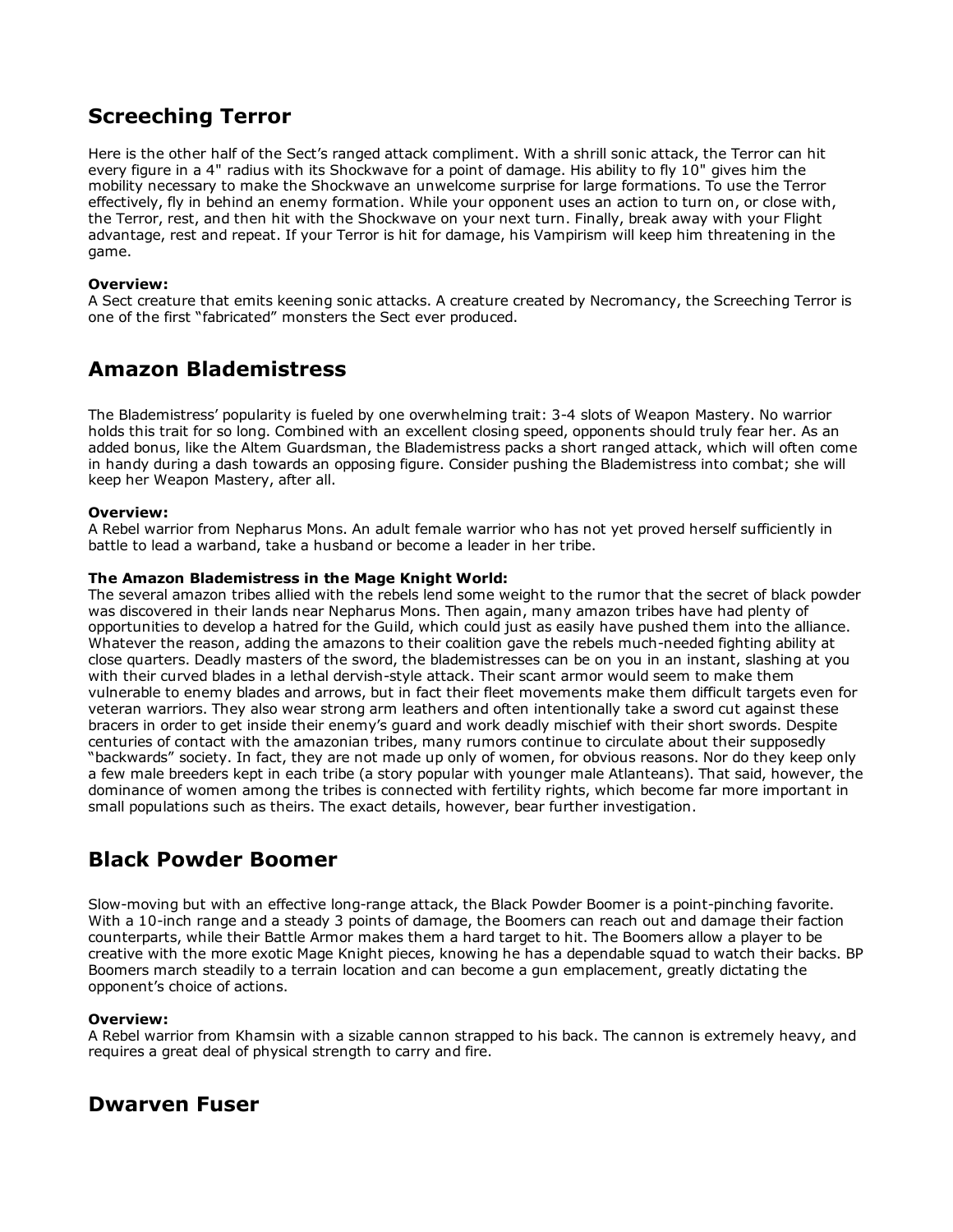The Dwarven Fuser is immune to Magic Blasts and he can rangestrike: a combination that is sure to give opposing magic-user fits. As with all Dwarves, the Fuser's Magic Immunity prevents any special ability with the word Magic in it from working on him. This includes Magic Healing, so a Leech Medic works better than a Mending Priestess in the company of Dwarves. If you know in advance that you will not be fighting magical foes, you're better off taking Khamsin Fusers than their Dwarven counterparts.

### Overview:

A Rebel Dwarf armed with a fuser rifle. Pistols are often too unwieldy for Dwarves to use, but the long-barreled fuser rifle is a perfect weapon for Dwarven warriors.

## Steam Golem

This piece is one of the best ranged and hand-to-hand warriors in the game. Possessing an 8-inch speed, the Steam Golem can move quickly into position to use its 10-inch ranged attack. Want to take it down? Good luck! Its attack value of 11 and damage value of 4 make the Steam Golem truly devastating and means moving into hand-to-hand combat with it is an unpleasant task. Its 18 defense and accompanying Toughness make damaging the Steam Golem unlikely and standing against it in a shooting match suicidal.

### Overview:

One of the earliest War Golems created by the Rebels, powered by a bread-box-sized steam engine. The first Steam Golems were designed from notes taken from Rayjan's Codex, written by the famed Dwarf Rayjan hundreds of years ago.

## Noble Archer

The Archer grants a double blessing: Excellent range coupled with the game's cheapest dual attack. Several different types of armies can benefit from the Noble Archer's presence. Offensive armies can use Archers to pepper fragile support troops, like healers and scouts. Defensive armies can set up Archers to weaken formations of attacking footsloggers during their advance. Specialist armies can set up great combos with Archers, putting them in base contact with Magic Enhancement characters to get more out of the double attack. Any way you look at this warrior, she's all good.

### Overview:

A noble High Elven archer from the Knights Immortal who rarely misses his target. With hundreds of years to practice their art, the Noble Archers are among the greatest masters of archery in the Land.

# Royal Pikeman

Here is the only Mage Knight warrior with the Pole Arm ability. This defines the Pikeman as one of the game's premier defensive specialists. Any enemy coming into contact with the Pikeman takes a click of damage. Period. No dice rolls, no option to avoid; only Toughness can get around Pole Arm. So, do you need a commander shielded from harm? Do you need to protect a significant terrain feature? Do you want to funnel your opponent's movement? The Pikeman takes care of all those tasks, and his point value is very reasonable.

### Overview:

A noble High Elf who has chosen to fight on the front lines of battle. Extremely heroic and respected warriors in Rivvenheim society, as it takes true bravery to risk one's immortality on the blade of a short-lived lowlander.

# Liege Knight

The Liege Knight has one defined purpose: defend other purposes. While the Knight is strong on the attack, it is the 17 defense it gives neighboring pieces that makes the figure valuable to a player's army. With a relatively low point cost, the Liege Knight is well worth it for any player who likes expensive pieces that have relatively low defenses.

### Overview:

High Elven bodyguards of the commanders of the Knights Immortal armies. It's an honor to be assigned to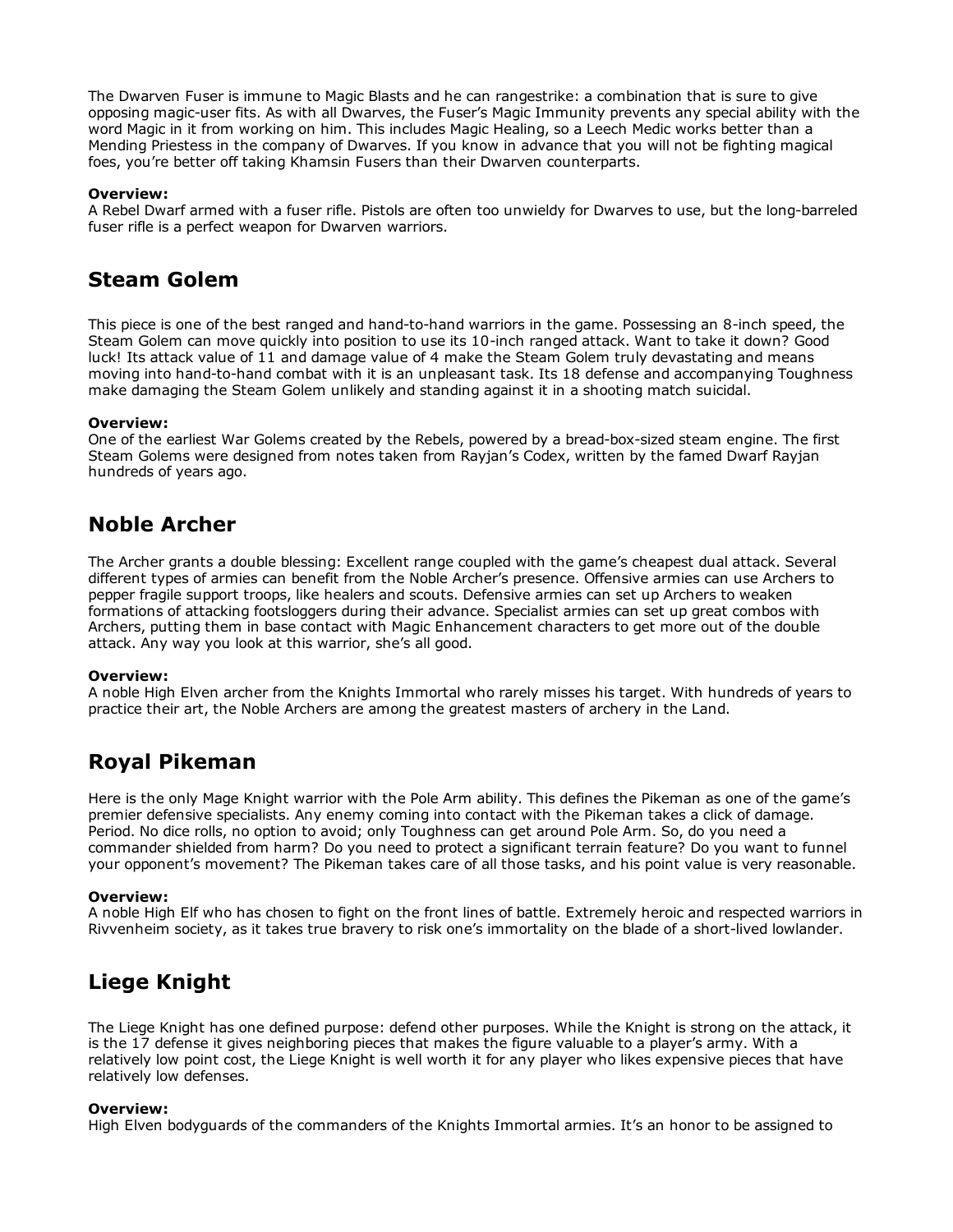protect the leaders of the Hundred Armies, placing one on a sure path to command and high rank.

# Temple Blademaster

This piece has been called the Mage Assassin because of its potent combination of Magic Immunity, good natural defense, great attack value and Weapon Master. The Temple Blademaster is the impetus for many players to create multi-faction armies; it's that good. Be careful, however: Magic Immunity also means that the Blademaster cannot be healed magically. This means you must use the Blademaster carefully and in conjunction with other effective attackers. Because of its strong hand-to-hand ability, the Blademaster is vulnerable to ranged attacks. This can be countered by a screen with another squad, flyers or fast attackers. Without these protections, an opponent can focus his forces on the Blademaster and render it useless.

## Overview:

A warlord in one of the Hundred Armies of the Knights Immortal. A Blademaster is an older, proven warrior that generally comes from commoner stock.

## Slasher

An essential component for every player's Orc horde, the Slasher is a great tactical piece for any army. The Slasher is 14 to 18 points, and a squad of them makes a great screen thanks to their 15 defense, Battle Armor and 2 levels of Toughness. Perfectly suited for charging ranged attackers with their 3 points of Berserk damage, a squad of Slashers can greatly limit the ranged attack of your opponent.

### Overview:

A heavily armored Orc soldier that wields a crude sword. Orcs often arm themselves with whatever they can find and have a ragtag appearance on the battlefield.

## Crusher

If you have the points to spend and like the screening strategy of the Orc Slasher, then the Crusher is the piece for you. Possessing the same defensive bonuses as the Slasher, the Crusher hits harder at the start and finishes with a Berserker fury of 4 points!

### Overview:

A heavily armored Orc soldier armed with a mace. A standard grunt Orc warrior.

## Shaman

The Shaman provides an odd mix of skills: Magic Healing and Magic Enhancement. This mix, however, increases his utility. Here's how. When building a Mage Knight army, it's always important to provide redundancy. That is, if your army is built around a few important skills, you will want back-up characters with those skills should your main characters go down. The Shaman provides this redundancy for two very useful and common combatants: the Mending Priestess and Demimagus. On a grander level, the Shaman can provide utility and support for an Elemental Priest, or even back-up a Mystic Draconum.

### Overview:

An Orc imbued with magical powers by the powdered Magestone he chews. Shamans play a pivotal role in Orc society, as their wisdom and advice make them valued by any kzar or khan worth his skin.

## Half-troll Hacker

Of all Mage Knight's medium fighters, none excel in close combat like the Half-troll. This is due to the fact that the Hacker has only one available slot where he is susceptible to capture. Players with Half-trolls should charge into close combat without reservations…that is exactly where these brutes belong. In combat, the Hacker is a good leader for multiple Slashers and Crushers.

### Overview: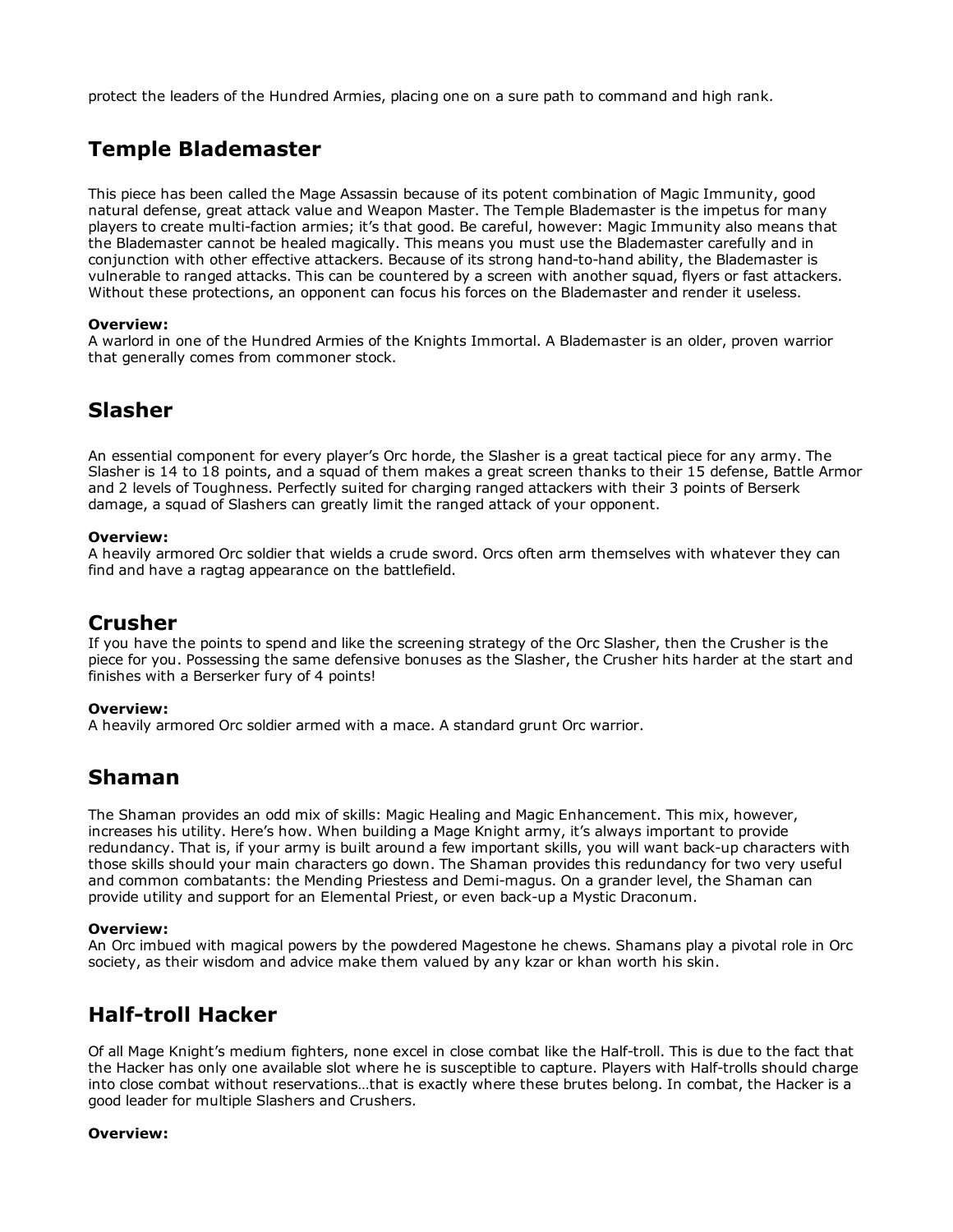A monstrous Half-Orc/Half-Troll that fights for the Orcs and is despised by Trolls. While the strongest Half-Trolls are bred directly from Troll stock, Half-Trolls can also interbreed with each other.

## Imp

The Imp is the classic harasser in Mage Knight. It is fast; only the weak Imp has a speed of less than 10. Its Flight ability allows it to get to an opponent's ranged combat and healing figures quickly and lock them down in close combat. Given the opportunity, it can also easily break away from an enemy to perform some mischief elsewhere on the battlefield. A capture attempt with an Imp is a good plan. Since the controller of a captive is no longer able to perform any actions but moving with the captive, it makes sense to have a 5-point flying figure as the controller. Due to their inability to absorb many ranks of damage, though, Imps rarely survive a battle. They are usually left to die after buying their army some time. But, really, what more do you expect from such cheap warriors?

### Overview:

A devious, flesh-eating Mage Spawn menace found throughout the Land. They tend to fly in packs of fifteen or twenty and try to drag off the smaller members of caravans or war parties.

# Skeleton

Essential to any Necropolis Sect strategy, the Skeleton is also one of the best warriors in Mage Knight. Although the Skeleton is often ignored by non-Necropolis players, the Shyft faction now allows it to become a squad force to be seriously reckoned with. This new ability to "squad-up" removes one of its main weaknesses and makes it a viable piece for all players. And it's still the cheapest piece with Blade Master in the game.

### Overview:

Animated Skeletal Mage Spawn that menace travelers and adventurers. Skeletons aren't created; they just "are." They have no intelligence or memory of their previous lives and are merely animated killing machines.

# Shade

As one of the fastest warriors in Mage Knight Rebellion, it is unsurprising that the speed value and speed special abilities of the Shade are what make it so useful. The Shade begins with Quickness, allowing you to move your Shade first turn without taking an action away from the rest of your army. Shades are best used around the edges of a battle, waiting for an opportunity to close and strike. With their low damage values, high speed and low point cost, Shades are naturals for making capture attempts. Another strategy for the Shade involves using its Stealth ability to block lines of fire. To do this, set up your hindering terrain 23" from your starting position. Move the Shade using Quickness in turn 1. Then push the Shade in turn 2, ending its movement in the hindering terrain and taking a click of damage, exposing the Stealth ability. Follow up with a Magus and several Demi-magi to hide behind the Shades. Reposition the Shades during the game to continue to block enemy lines of fire through the hindering terrain.

## Overview:

A Spirit often found in ancient Dungeons and forgotten places. Strong-willed people with unresolved issues who die in places ripe with magical energy tend to become Shades.

# Deep Spawn

The Deep Spawn is one of the Mage Spawn that have been improved by the appearance of the Shyft. Limited because of its inability to "squad-up," the Deep Spawn can now use its Magic Immunity as a cheap and effective magic screen. With its attack of 11 and new ability to form squads, not to mention its Magic Immunity and Aquatic movement, the Deep Spawn may now be the most effective capturing piece in the game.

### Overview:

Mage Spawn fish men from the depths of the ocean that prey upon land dwellers. Deep Spawn and Shelled Ones have no love for each other, but they rarely fight over territory or food when so much fresh meat is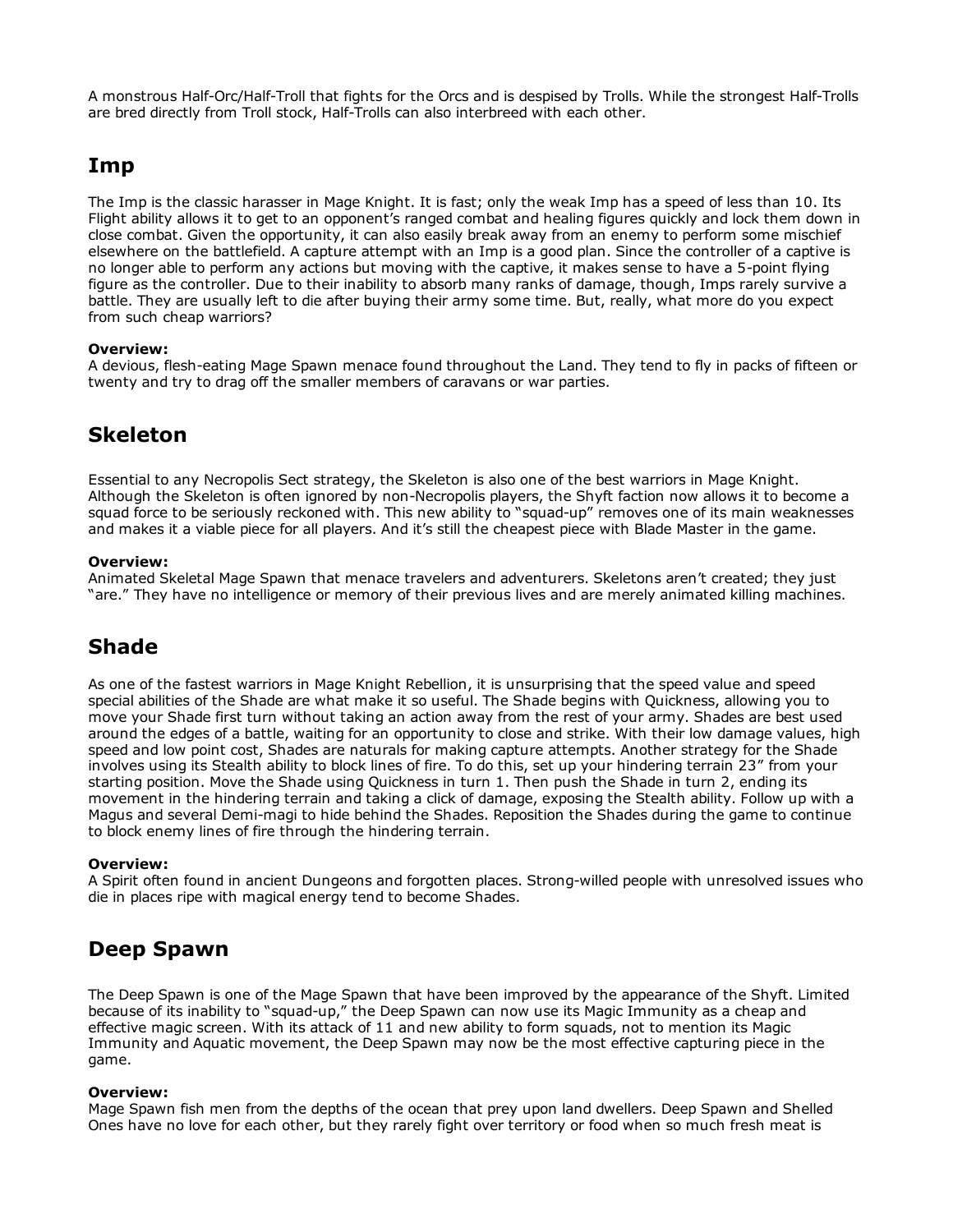available above the surface of the water.

# Ki Devil

Previously seen as too expensive even for their excellent Shockwave attack, the Ki Devil benefits from the Shyft formation ability, becoming a force able to rend the toughest pieces in the game. Once they quickly get within range of the opponent, a squad of Ki Devils can split to create havoc, forcing him to choose which of his pieces he will protect from an attack that can cut through any defense.

### Overview:

Magically constructed Mage Spawn that kills with a wailing scream. A wizard's experiment from long ago, these beasts plague the land with their hunger and violence. These creatures have an exceptionally long life span and breed readily with other kinds of Devils.

# Werewolf

Any time you can dictate the flow of battle, you have taken a step toward victory. The Werewolf's Stealth allows a player to funnel his opponent around terrain. Able to move invisibly through terrain, the Werewolf is a perfect piece for tying up your opponent's ranged attackers and powerful individual pieces. The Werewolf's increasing stats as it is wounded allow it to get into terrain or make a bold frontal assault.

## Overview:

A Mage Spawn with the ability to shapeshift from wolf to human guise. Communities of Werewolves can be found in the deep wilderness. These communities are often led by the strongest member and are extremely xenophobic.

# Werebear

Never be a bear-baiter, or bear bait you will be. Able to safely assault ranged opponents, this Mage Spawn can take an incredible amount of damage and gets better as it does so! Ferocious even before the appearance of the Shyft, the Werebear becomes truly devasting in a formation. The Werebear is the rare piece that can be used against anything your opponent puts on the table.

## Overview:

A Mage Spawn with the ability to shapeshift from bear to human guise. Shapeshifters are only capable of transforming when injured or very, very angry. Generally loners that don't associate with outsiders, or even others of their kind.

# Crypt Worm

Crypt Worms are made for close combat. While their initial attack and damage values are average, a Crypt Worm really starts to shine after it has taken a few clicks of damage. Move into base contact with your opponent's warriors. Let them get in the first attack, and watch the look on your opponent's face when the Worm's attack and damage values grow. Don't forget about the ranged attack, either; the Worm's slow speed may not allow you to get into close combat, but the ranged attack means it can still attack a nearby enemy. Pair the Crypt Worm with some healers to keep it in the battle longer. While the Worm's poor defense values make it easy for your opponent to hit, it also makes it easy for you to heal.

## Overview:

A sizable slithering eating machine with a taste for carrion. Some of the underworld leaders in Venetia keep pits filled with Crypt Worms in order to get rid of "evidence."

## Magus

The Magus is a howitzer in a glass shell. Awesome offensive capabilities are juxtaposed with a relatively poor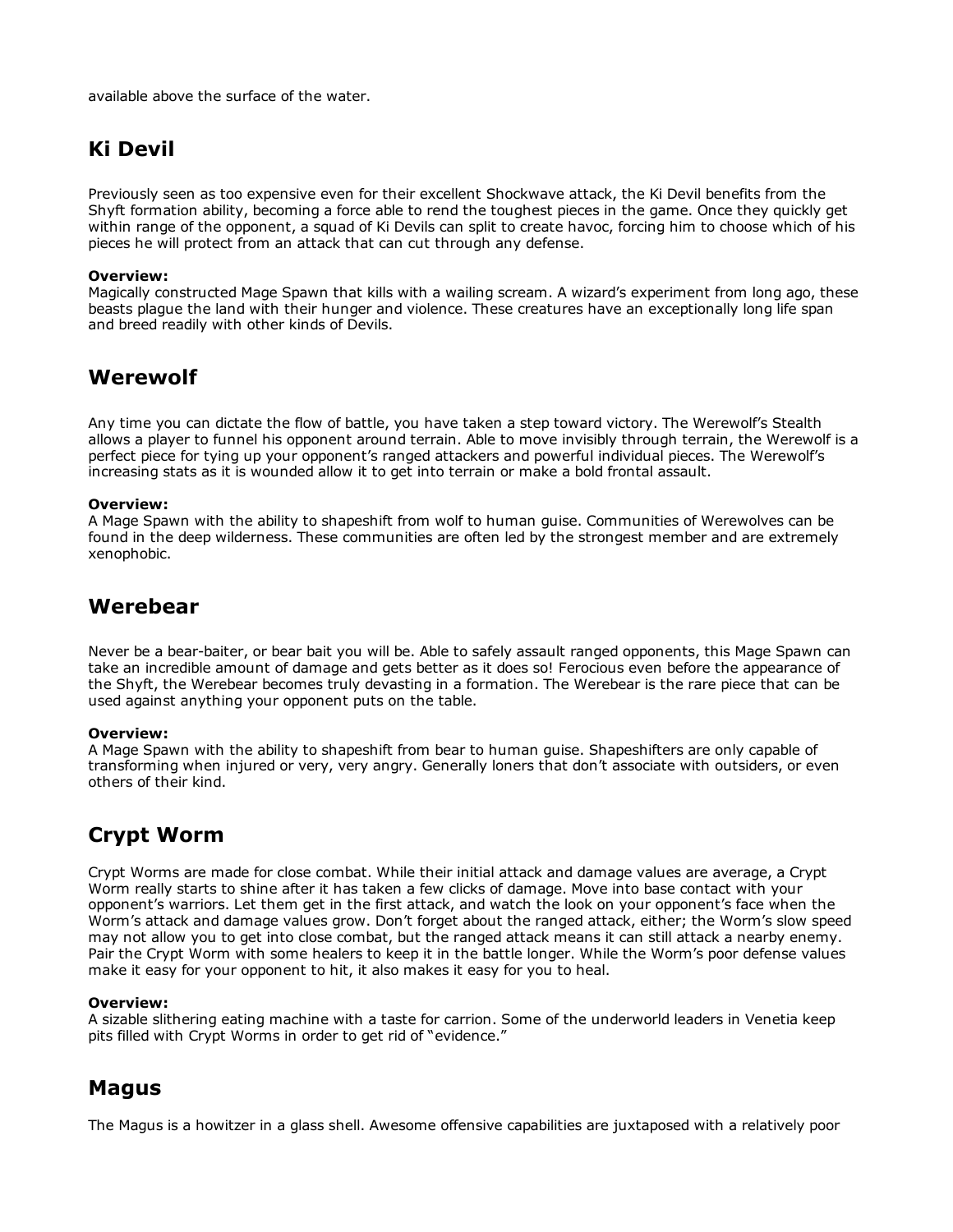defense and low number of effective slots. On the plus side, few warriors have so many attack options. In ranged combat, the Magus can opt for a standard attack of range 12 and damage 4, or hit two targets at range for a point of damage each, or a Magic Blast through blocking terrain for a D6 of damage. Keep the Magus in contact with a warrior who has Defend. It's also advisable to have a Mending Priestess or other healer close at hand.

### Overview:

A proven and capable Atlantean wizard with two or more Magestone implants. A member of the bureaucracy that controls Atlantean affairs. The Prophet-Magus has four implants, while the revered Tezla is the only Magus who has been capable of using five.

### The Magus in the Mage Knight World:

Atlantean Guild Mages inspire awe in allies and enemies alike. A testimonial: "Once Vanharobis appeared at the crest of the hill, the tide of battle swung back to our favor so quickly that I thought the rebels had surrendered at the sight of our lord magus. Then I realized how much harder I fought -- how much harder we all fought -under the gaze of those dark, knowing eyes. His magic burst the ground under our enemies' feet, and they flopped back like discarded, broken dolls. Even after he was struck by a Dwarven fuser's bullet, he stood tall as he directed his golems into the battle. He showed no fear, no uncertainty. Nothing could stop him, nothing at all."

# Storm Golem

This beast is the game's second most expensive character. At 115 points, the Storm Golem is the only warrior that can hit three targets with one action. Keep a few weak Demi-magi in contact with the Storm Golem to make those multiple attacks really hurt. Although this golem does not have toughness, his Battle Armor should keep him safe through any battle, raising his defense to 20 against ranged attackers. Given his exceptional range and attack value, keep the Storm Golem back, preferably on a hill, and pound your opponents into submission.

### Overview:

One of the best Atlantean War Golems ever made, armed with twin Magestone cannons. A staple of Atlantean Golem design, the Storm Golem was the foundation for the designs of the Flying Techun and the Maelstrom Golem.

### The Storm Golem in the Mage Knight World:

Several inches of magestone spine give the Atlantis Guild's strongest war golem fantastic power and bone-crushing strength. At close quarters, Storm Golems smash through castle walls and crush warriors underfoot. At long range, their arm-mounted lightning cannons beat down the strongest heroes with cascading streams of energy, or pummel enemy formations with flurries of crackling white-blue orbs. Only their inability to fire both cannons at once limits their intimidating power, but the Atlantis Guild's technomages are working feverishly to overcome that small design flaw.

# Elemental Priest

The Priest is an excellent comparison figure for the Atlantean Magus. Both are 68 points, and both have completely different functions. The Priest is the best healer in the game, since he can aid a friendly figure 10" away with a golden 11 on the attempt. He can also share his incredible 18 defense with any friends in base contact. Ouch! However, don't forget that he can turn that healing ability around and do a ranged attack against opponents. Sure he only hits for 2 clicks of damage, but it's better than a kick in the head! When you're considering an Elemental Priest for your army, think support…really good support.

### Overview:

A League wizard that has mastered the art of wielding nature magics. The strongest Priests are believed to be capable of controlling the wind and the weather.

### The Elemental Priest in the Mage Knight World:

These powerful elementalists wield powers much like those of the menders, but they have a stronger and more developed connection to The Land. Trees sway at their command, assaulting enemies with roots and branches. Grass turns into razor-sharp whips, and vines grab and strangle foes. It is said that elemental priests can restore soured earth simply by passing over it, and can heal all but the most grievous of injuries. The Land gives them a rare strength that allows them to ward off all but the most lethal blows.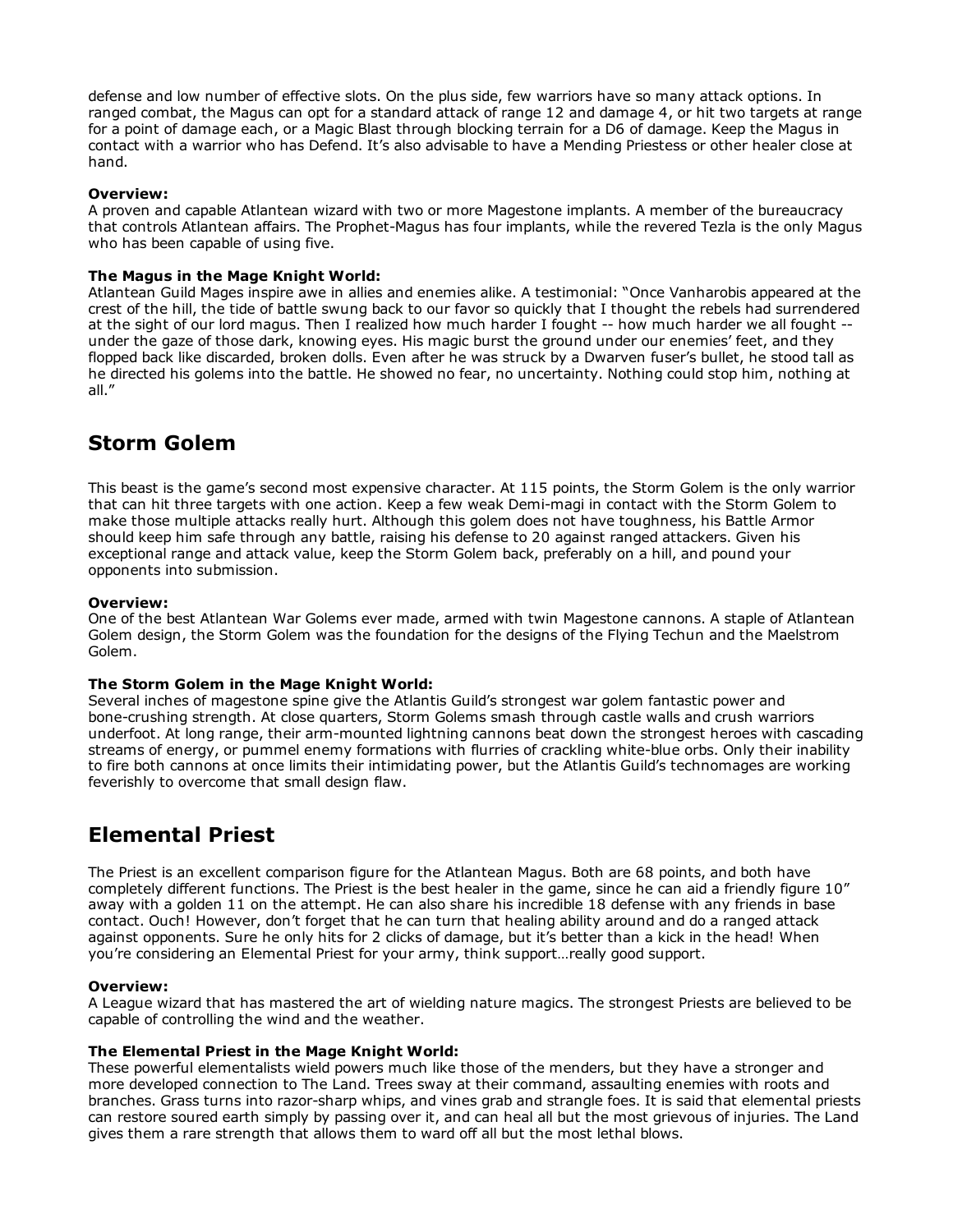# Troll Chieftain

The Elementals most powerful fighter is the Troll Chieftain. In fact, he's one of only four warriors in the game that can deliver a natural 5 damage clicks (but only when he's very mad). The Chieftain's three slots of Toughness and two slots of Regeneration make him nearly indestructible. He could only get better if he was in a faction with healers. Oh, yah, he is. Kidding aside, your games will be decided on the outcomes of the Chieftain's battles. Don't be afraid of throwing him into close combat with your opponent's best warrior.

### Overview:

The leader of a tribe of Forest Trolls and one of the League's most ferocious fighters. Chieftains are chosen to lead their tribes or warbands through nonlethal combat once a year at a great feast in the Sturnmounts.

### The Troll Chieftain in the Mage Knight World:

Fighting within and between Troll tribes is common, as warriors attempt to prove themselves and to establish and maintain a rigid pecking order. This rigid and unforgiving system produces Troll chieftains with scarred, battle-toughened hides and a grim persistence in the face of all opposition. A chieftain is always an able commander, but to maintain his position, he must also be brave enough to face down any enemy, skilled enough to use any weapon that comes to hand in a fight, and strong enough to tear apart a storm golem with his bare hands when the rage takes him.

## Necromancer

The Sect's Necromancer can raise the dead through six slots. If he is in your army, he will have one function: bringing back hordes of Zombies, Skeletons or other warriors. Because he is a threat to overwhelm any opponent, expect that the Necromancer will receive a lot of attention from range-strikers and fast fliers. To keep him safe, form a layered defense between him and enemy warriors, and don't let any opposing figure get in range for potential base contact. There are plenty of Necromancy strategies, so have fun developing your own!

### Overview:

A fully trained Necromancer in the service of one of the thirteen Deathspeakers of the Sect. Most Necromancers are Sect Elves and specialize in one or more aspects of Necromancy, such as spirit control, Vampire creation or other dark arts.

### The Necromancer in the Mage Knight World:

The masters of the Necropolis Sect are the necromancers, the cadaverous, wraith-like humans and Elves who have walked so far down the dark path that they can easily bridge the chasm between life and death. Because they can summon warriors and creatures back from the dead, necromancers tend to guard themselves with a host of skeletons and zombies. Magical attacks will not work on an alert necromancer, but even an exhausted one can quickly revive by using vampyric spells to devour the life force of one of his servants.

# Order of Vladd

If you study the unique warriors of the four main factions, you'll see that each pair shares five slots of Command ability. In the Necropolis Sect, the Vampire leader takes all five for himself. And at 96 points, you know that the Order is one mean mofo to boot. With attack 13, defense 18 and 5 damage right out of the starting gate, there's no holding back with the Order. Fly straight at the enemy's toughest warrior and engage in single combat. If you somehow lose the engagement, bring the Order back from the dead and repeat. His Vampirism should help him stay competitive, even when wounded.

### Overview:

A Sect Vampire that is a member of the Order of Vladd. Ruled by Deathspeaker Aeradon, the Order of Vladd is the dominant faction within the Necropolis Sect. Darq the Corrupt, the famous Sect warlord, is a leading member of the Order of Vladd.

### The Order of Vladd in the Mage Knight World:

Darkspawn. Vampyr. Princes of the nopheratus. Members of the Order of Vladd are the only mortals known to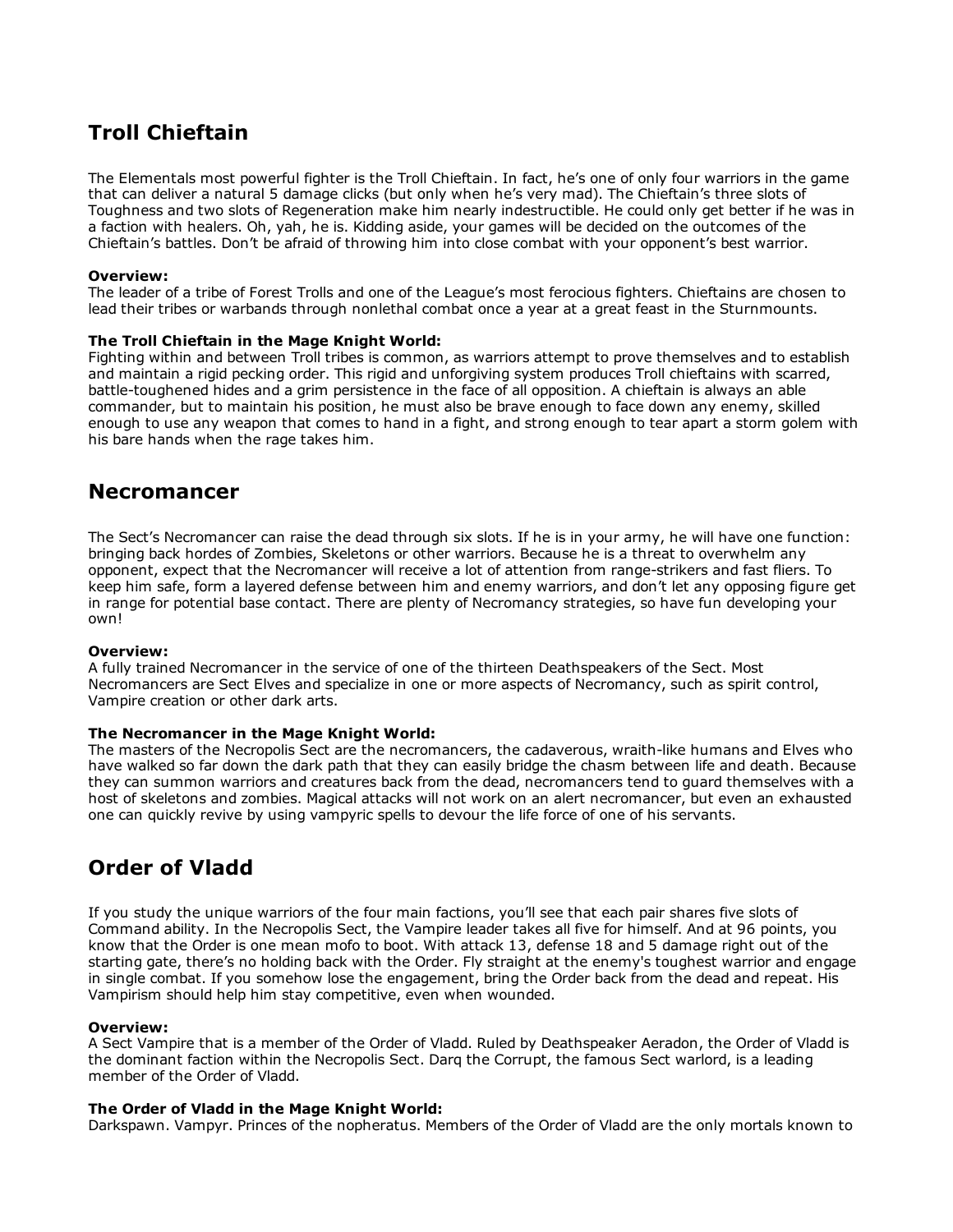have voluntarily joined the greater undead. Many in the order--both humans and Elves--once numbered among the Necropolis Sect's seething knighthood. Now their rage is focused inward, gifting the Order with powers beyond the reach of mere mortals: Flight. The ability to feed off an enemy's life force. Immunity to magicks. These undead princes command battlefields with an ability rivaling the greatest warlords, feeding even as they are wounded, trusting to their unnatural powers to keep them strong. ~Demi-Magus Anunub, in a secret report to the Atlantis Guild

# Dwarven Jarl

The Jarl is the embodiment of the complete Black Powder Rebel skill set. He has the Dwarven abilities of Magic Immunity and Battle Fury, the Amazon's Weapon Mastery, and a Mannish gunpowder-fueled ranged attack. Stir in a few slots of Command, and you have the ultimate Dwarven warrior. Like the Steam Golem, you can use the Jarl for just about any mission short of prisoner capture, which should be left to the grunts anyway.

## Overview:

The leader of a Dwarven holt, and commonly the commander of a Rebel or Dwarven army. Jarls embody the old ways of the Dwarven culture. Armed with melee and black powder weapons.

## The Drawven Jarl in the Mage Knight World:

A Jarl is a battle leader for the Dwarves--a warrior with great combat ability who sacrifices many of his own freedoms to protect the holt or defend an important cause. The Jarl is able to control his battle fury and is considered a far more modern warrior than the rage-blinded berserkers. An able tactician, the Jarl has trained extensively in firearms and the command of men, and battles often turn on his advice. The Jarl is also a master marksman, carrying into battle a Dwarven-crafted fuser of special design. Long-barreled, with special sights, the weapon has greater reach and accuracy than most. It is also of stronger construction, priming with heavy loads of black powder for incredible power.

## Amazon Queen

The Queen is a departure from the Black Rebel norm. First of all, she has the faction's sole magic attack, and it's on par with that of an Atlantean Magus. Also, she has the rare Quickness ability. Finally, she is also capable of providing enhanced protection to her friends. With Command, this makes the Queen a very flexible combatant. She can sit back and add actions to her army, or she can be used to dart towards an opposing champion, launch a powerful ranged strike and withdraw. Alternately, she can be kept in a tight knot of friendly troops to Defend everyone with a 17 while Magic Blasting from behind. Teaming her with Blademistresses in this last situation makes for a very fast-moving and deadly formation. You might also consider hooking the Queen up with some Woodland Scouts from the Elemental League for raids deep into enemy territory. Since they all have Quickness, good speed and ranged attacks, as a group, they can be quite a fearsome force.

### Overview:

The amazons are not known for being passive warriors, and in battle this leader is hardly ever content to sit back and wait. Relying on her great speed and ability to sense the flow of battle, she often races to the point where she is needed most. Her presence tends to lend nearby troops newfound strength and vigor. The queen herself might employ powerful offensive magicks to strike at the enemy--or, more rarely, wade into the fray and lay about her with staff or sword.

## The Amazon Queen in the Mage Knight World:

Rarely does a tribal queen take to the field herself, and even more rarely will they fight under a strange warlord. An amazon queen is not easily won to any standard other than her own. Only the Necropolis Sect has been able to compel the temporary allegiance of an amazon queen, but their exact methods of persuasion have been kept a strict secret. Many tribes believe that an amazon queen cannot be killed until, tired of life, she wills it. This belief, however fanciful, has been borne out on countless battlefields. Enemy warlords prefer not to kill one of these powerful leaders, most often ordering their host to take her alive. This in itself is an impressive coup that enhances the warlord's reputation. Also there is the possibility of ransom, which amazons pay without any sense of dishonor, or the chance to command the queen and her amazons in return for her later freedom.

# Paladin Prince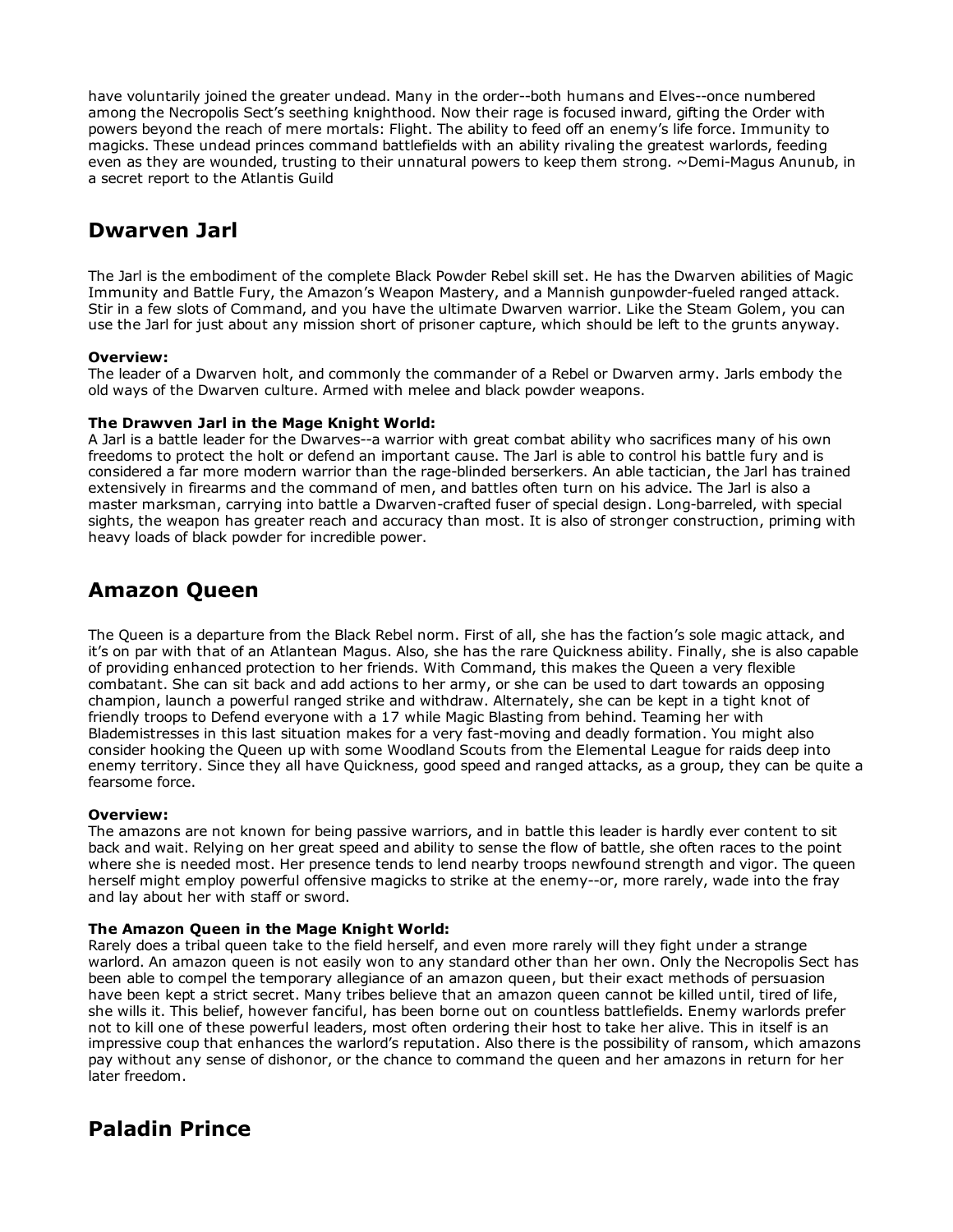Five Command slots for 71 points…five Command slots for 71 points…repeat. There is enticing value here. Although the Paladin is not Mage Knight's strongest fighter, he's no slouch, and given the depth of his Command, he can easily "lead from the front." Another premier feature of the Paladin is that his Healing ability and attack value combine to give you a pretty much guaranteed 3-4 click boost to any of your wounded figures. Without the randomness of a six-sider roll, the Prince is one of the game's best healers and he's a rock-solid leader to boot.

#### Overview:

Leader of a Rivvenheim Temple and the commander of one of the Hundred Armies of the High Elves. Each of the Hundred Cities of Rivvenheim has a Temple, and each Temple is led by a Paladin Prince.

### The Paladin Prince in the Mage Knight World:

Each Elven warrior enclave selects one noble-born protégé as its paladin—a title whose many subtle degrees of definition are probably impossible for a non-Elf to understand. Paladins are healers, but also philosophers and poets, warriors, leaders, martial icons, and symbolic representatives of their people. Paladins are trained and equipped to lead from the front, where their immunity to magical effects protects them and their exceptional swordsmanship can be put to best use. Their healing powers are extraordinary--paladins can practically breathe new life into dying warriors.

## Chaos Mage

Now here's a warrior skilled in Magic Blast, Command, Flame/Lightning, Shockwave, Magic Levitation, Necromancy and more. If only they were all active at the same time! Well, they're not. As you click down through the Chaos Mage's slots, everything activates at one time or another. At first glance, it's easy to dismiss this figure as a joke, but clever players will find ways to manipulate his combat dial through pushing and a Leech Medic to expose the true Swiss Army Knife that exists here.

### Overview:

An Orc wizard with unpredictable powers. Chaos Mages aren't very balanced mentally, as they tend to have difficulty perceiving reality. They are revered by Orcs for their wide variety of useful―and interesting―magical powers.

### The Chaos Mage in the Mage Knight World:

Zard's mind flared painfully as he focused his magical energies against Magus Juell's squadron. His anger fed the magic at his command, and he released it with indiscriminate abandon. The wave of power spread out to slam into the advancing Guild formation, rocking Juell back on her heels and knocking her guardsmen to the ground. Gathering the Land's winds into the mental void left by the energy's passage, Zard soared upwards and forwards towards his enemy. Two arrows ripped into his shoulders and he surrendered to his berserker fury, smashing and biting, clubbing and cutting and trampling. His warhost forgotten, utterly unaware that he had already carried the battle and the day, Zard was now devoted to one thing--taking the enemy with him into death.

## Wraith

The Wraith is unlike any other figure in Mage Knight. It maintains very high damage, defense and speed values as long as figures costing twice as many points. Its combination of Stealth and Magic Immunity makes it the only figure that cannot be the target of a ranged attack when in hindering terrain. Battle Fury permits the Wraith to wade into close combat with no fear of being captured. A true Mage Spawn, the Wraith is best deployed on its own, using its speed and ranged attack capability to choose its own battles.

### Overview:

Wraiths are generally jealous of any living creature and take great pleasure in draining the living of their life energy. Their origins are thought to be tied to a combination of Vampirism and Necromancy.

### The Wraith in the Mage Knight World:

A Wraith, without question, is the restless and vengeful spirit of a deceased mortal. They possess fragments of their former identities, and remember just enough of their lives to resent any who are still able to enjoy a physical existence. Most often a wraith begins its new 'life' by haunting to insanity and death any former relations it can recall, tormenting the family by first betraying any trusts and finally slaying them one by one.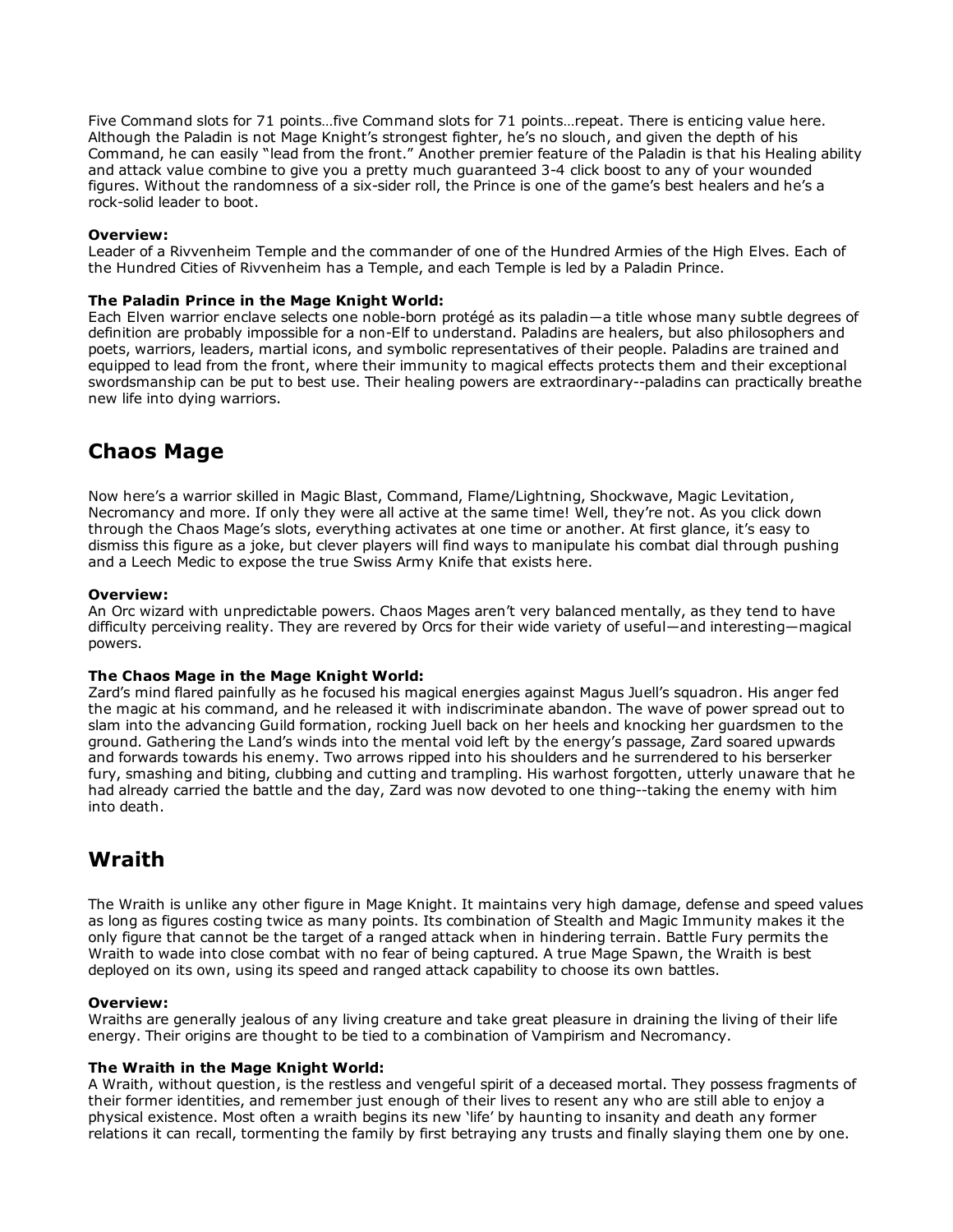Wraiths which have satisfied this bloodlust may simply pass on afterward, or, more dangerous, might continue to walk the Land in search of new prey. Wraiths can communicate, if they so choose, and have been known to make dark pacts with the living, though they certainly cannot be trusted and have brought great misery and destruction on those who drop their guard for even an instant.

# Neophant

How do you make a better Half-troll? Give him Flight and call him a Neophant. His Battle Fury and attack value makes him a good fighter, while mobility increases his usefulness. If close combat trouble is pending, the Neophant's wings improve his chances of disengaging and allow him to pick a better battle. Flight also compliments his ranged attack, allowing him to snipe in and around difficult terrain. The Neophant can be used in a variety of roles, ranging from lone wolf harassment to sturdy medium fighter. He could be used to support an all-Draconum ranged or close combat formation; but really, when would that ever be necessary?

## Overview:

A second-generation Draconum warrior that has only undergone one Chrysalis. Having just evolved from the bestial Whelp form, they are still adapting to their new, powerful bodies.

### The Neophant in the Mage Knight World:

Comparing the Neophant to one of the Draconum's elite castes is like comparing a child to his parents. Yet this "child" can hold its own against a maddened Troll and rip the limbs off any lesser warrior without blinking an eye. The sight of a Neophant soaring over the battle lines on its graceful wingspan, clawing and tearing at the enemy beneath it, is something you prefer to witness from behind the dragonkin, not in front. This is hardly a babe in swaddling clothes.

## Magna Draconum

The Magna Draconum is the complete close combat package. He has high attack, defense and damage values, along with Toughness and Battle Fury. Flight (for disengaging) is thrown in for good measure. His defenses give him the edge over his natural heavy fighter opponents: the Living Elemental, Steam Golem, Werebear and Paladin Prince. The Magna Draconum's reasonable point value of 68 allows him to become the centerpiece of a 200-point army, though the fact that he has no Command ability detracts from this prospect. Nevertheless, he still looks pretty imposing.

## Overview:

A third-generation Draconum that has mastered melee combat. Not having as much magic as the other Draconum, they make up for that shortcoming by being the best melee warriors in the Land. Magna Draconum generally train Scalesworn warriors in the art of combat.

### The Magna Draconum in the Mage Knight World:

It came tearing through our line like a juggernaut, stomping forward, fanning out its great wings behind it to keep them out of the way while it wielded its great sword like a scythe reaping the heads from stalks of grain. The werebear thrown at it by Demi-magus Cretoan lasted about thirty seconds--our Brass Golem much less. Finally I saw it tear through a pack of Orc Raiders and come straight at me. Tezla forgive me, I fled the field as fast as I could. And the entire time, all I could think was one question: Why didn't we hire one of those?

## Magus Draconum

This Draconum has the characteristics the Atlantean Magus wishes he had: tank-like defenses and more Magic Blast slots. The addition of Magic Immunity hands this dragon-man the game's "Chief Wizard" hat. In play, fly the Magus Draconum behind blocking terrain close to your opponent's leader and start blasting. When enemy troops close in, you can afford to take a hit before breaking away and finding another roost. Support this Draconum with a strong Leech Medic, and if he is your army's leader, provide redundancy with a Demi-magus. If you have the points available, the Magus Draconum teams up well with the Paladin Prince.

### Overview:

A third-generation Draconum with potent magical abilities. "Magus" was originally a Draconum word meaning "wizard." Tezla appropriated the term for his wizards to make his new Technomancers seem more dangerous.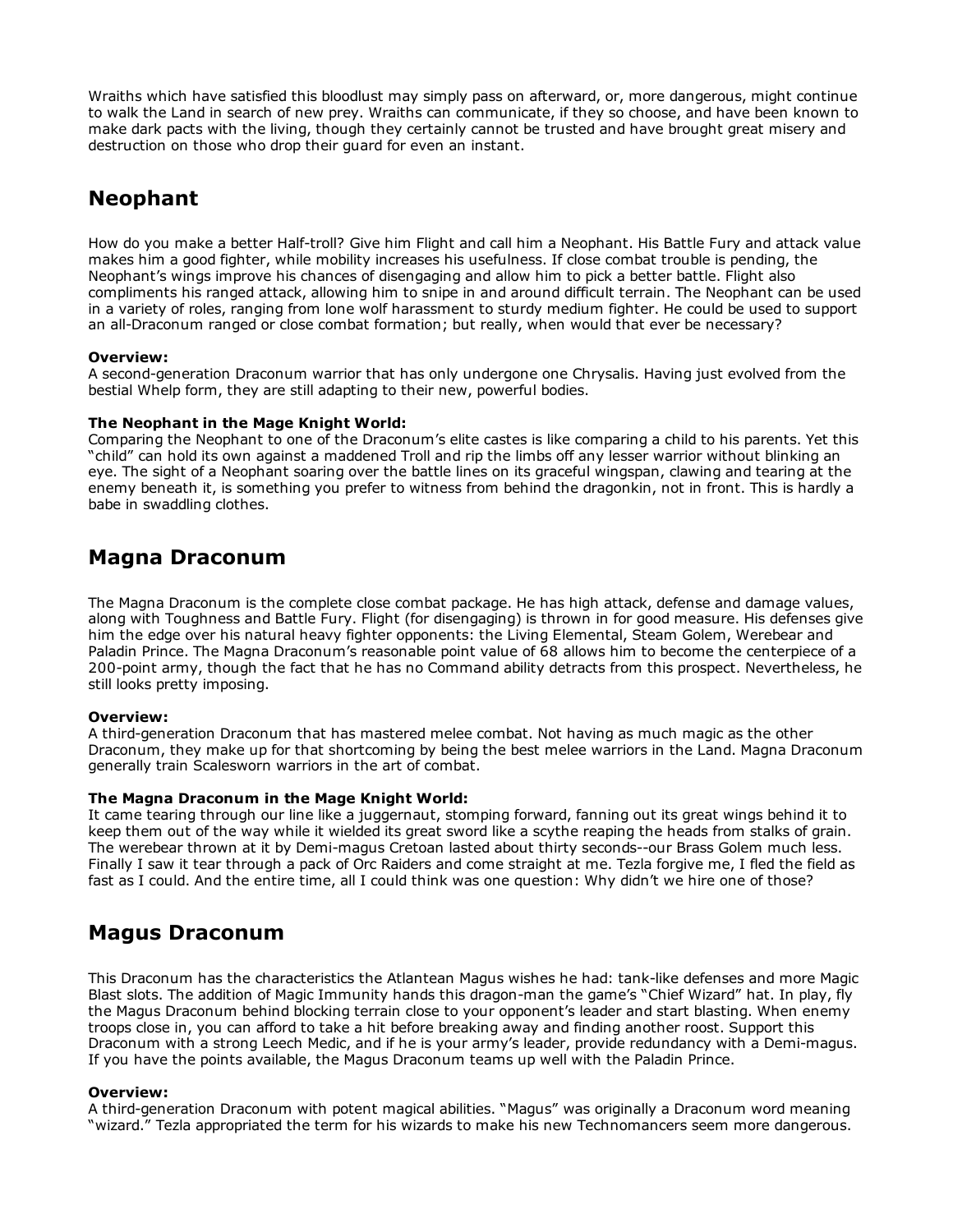### The Magus Draconum in the Mage Knight World:

I know the "wizard rush." So many warhosts use the tactic against mages and mystics, shamans and healer-priests. Get in close, they say. Force them to stand and fight. Do not give them time to summon the mana and twist it into power to destroy us. I see it, and I do not worry. I stand my ground against the warriors as they charge up to me. And then I twist their heads off.

# Mystic Draconum

Like the Shaman, the Mystic Draconum mixes traditional clerical and wizardly abilities. Unlike the Shaman, this Draconum is really strong. He shares the highest defense value in the game, and when combined with his Magic Immunity he can brush aside most threats. His primary duty, however, is healing and in this realm he matches up well with the Elemental Priest. Unfortunately, lack of the Command skill hurts this character's value, but overall he is very versatile. Play the Mystic Draconum like the ultimate combat medic he is. Wade through enemy forces and save key figures from elimination with timely heals.

## Overview:

A third-generation Draconum that is a priest of the Dragon Gods. The Draconum believe that the Dragon Gods placed them in the Land countless years ago. They are among the most fanatical of all Draconum.

### The Mystic Draconum in the Mage Knight World:

Although a Mystic is far from the greatest dragonkin warrior, it is rare for one to be killed in battle and rarer still for one to remain prisoner for long. Quite simply, they know too much, and they easily pay for any ransom with knowledge. Mystics are the Draconum equivalent of a historian and scholar-magus, accumulating information that is normally shared only with others of their kind. Mystics are likely to know where an enemy is weakest, what campaigns are under way, and always—always!—where magestone may be found.

## Hierophant

Here is Mage Knight's penultimate combatant. Whether striking in close or ranged combat, breaking up enemy formations, issuing commands, hitting multiple opponents or shrugging off misguided attempts at damage, the Hierophant knows no equal on the battlefield. Opponents who see the Hierophant in your army will build up formations of their best warriors to take him down. With this in mind, support this Draconum with clouds of weak characters whose only job it is to prevent formations from closing on the Hierophant. Everything else, this warrior can do by himself.

### Overview:

A third-generation Draconum that is the strongest of its generation, easily identified by its twin heads and potent magical capabilities. The Hierophant, upon undergoing Chrysalis, will likely transform into the Regal Draconum.

## The Hierophant in the Mage Knight World:

Is the Heirophant a natural order among the Draconum? This question has plagued the Guild scholars for centuries, but no Draconum will answer it. Even the Mystic Draconum will not offer the information as ransom, which either means they do not know themselves or for some reason refuse to say. That Heirophants are among the most powerful of the dragonkin, there is no question. But the underdeveloped twin heads, the way they are shunned by their own kind, the independence of spirit they show as some of the Land's leading warlords―all this seems at odds with the idea of their being a venerable and respected caste of the Draconum. And if they are not natural, then what are they?

\*\*\*

# Khujeret

Khujeret is one of a handful of Utem Crossbowmen who was offered a promotion to the Guardsmen, but turned it down. He chose to remain with the Crossbowmen so he could continue his attempts to develop what he calls ra'Preysor, the Way of the Killing Shaft. His path is intended to teach a systematic approach to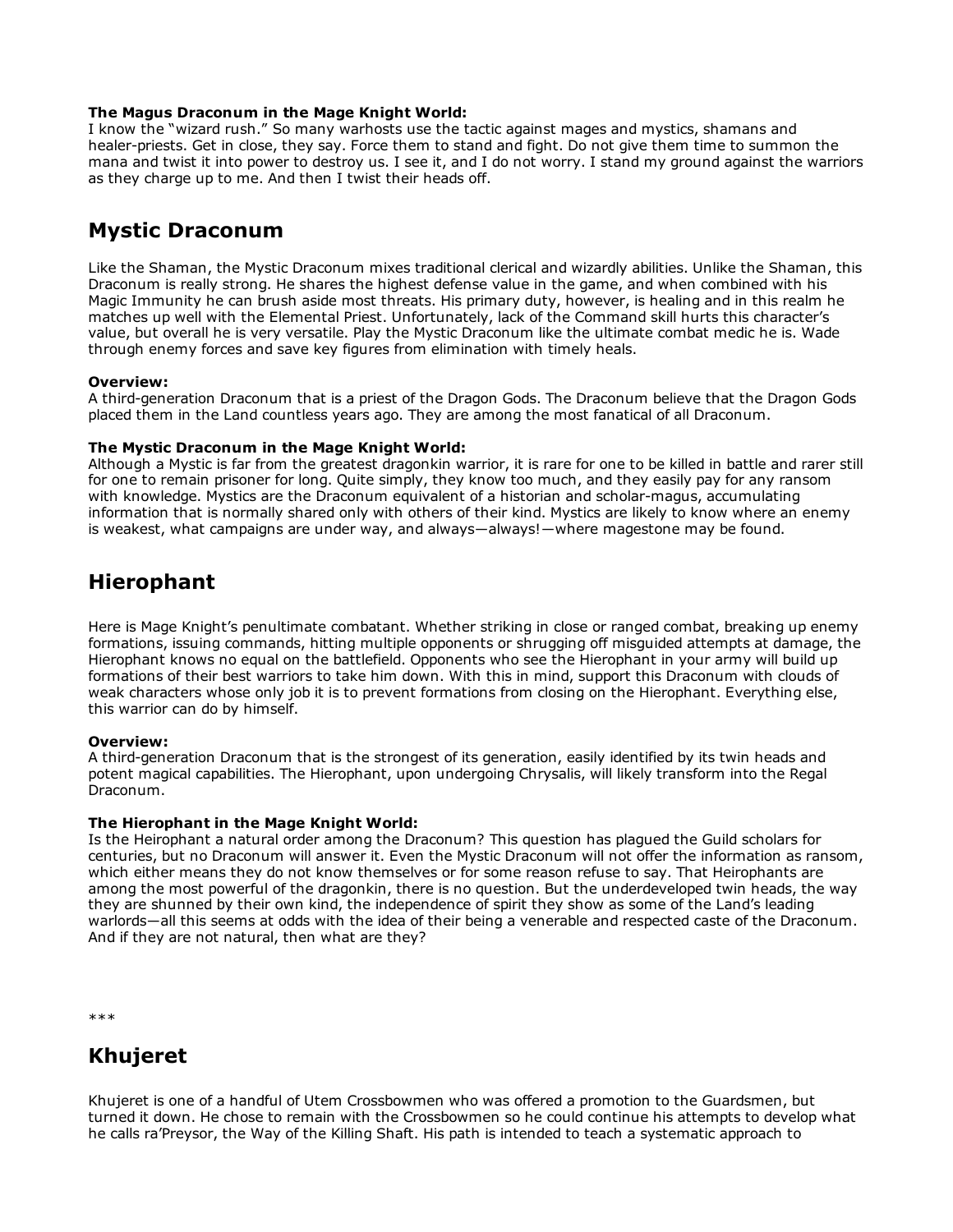crossbow training, enabling warriors to reach higher levels of expertise.

### Overview:

An Atlantean Utem Crossbowman who is considered the master of modern crossbow combat. He wants to change the way Atlantean trainers look at Crossbowmen

# Djakmaukar

Djakmaukar is a Utem Guardsmen of the first order, a man who has lived up to his early aptitude for greatness. Recently, Djakmaukar defeated a Temple Blademaster who made the mistake of underestimating him. Djakmaukar blindsided the Elf, driving the Blademaster back with a series of sudden, shocking blows. Before the Elven warrior could recover, Djakmaukar decapitated him with two swift slashes to the neck.

### Overview:

An Atlantean Utem Guardsman known as a master of the form of the "Killing Blade." Djakmaukar prides himself on keeping promising Utem alive long enough to actually benefit the Empire.

# Ramkare

The Ramkare Golems were designed by Guild Magus Korrinth, one of the best and brightest of Tezla's students. Because of his exceptional magical skill in installing magestone spines, these golems performed better in combat than almost any production-class that followed. Magus Korrinth's death in battle against the heretic Elementalists was a great tragedy. Who knows what kind of power his skills might have instilled in the more powerful varieties of combat golems that followed?

### Overview:

An Atlantean Brass Golem seemingly imbued with unusual powers of comprehension. Possibly a Golem that Tezla himself created to experiment with theories on machine intelligence.

# Anunub

Anunub is one of the new breed of scholar-mages who devote more attention to research than to combat, but his research lends itself readily to the battleground. Anunub's successes in the field of telekinetic theory have prompted some technomancers to revisit the concept of flying golems. Anunub has been singled out by the Necropolis Sect's Order of Vladd with orders to destroy on sight. What Anunub did to trigger that kind of attention is just another closely-quarded Guild secret.

### Overview:

A famous Atlantean Demi-Magus who is slated to become a full Magus and a major geopolitical player within the Atlantis Guild. His secret goal is to remove Prophet-Magus Osiras from power and take his place as the voice of Tezla.

## Nessa Nettle

Nessa Nettle belongs to the Nam d'elvan, one of the nomadic tribes that never set down permanent roots on the plateau. Woodland scouts of these tribes are as highly valued for their speed afoot as they are condemned for their rogue behavior. It is not uncommon for a Nam d'elvan scout to appear in camp one night, enter a battle with the army the next, and disappear the following.

### Overview:

An Elemental Woodland Scout who is a League hero in the ongoing war with the Sect in the northern Wylden.

## Rowan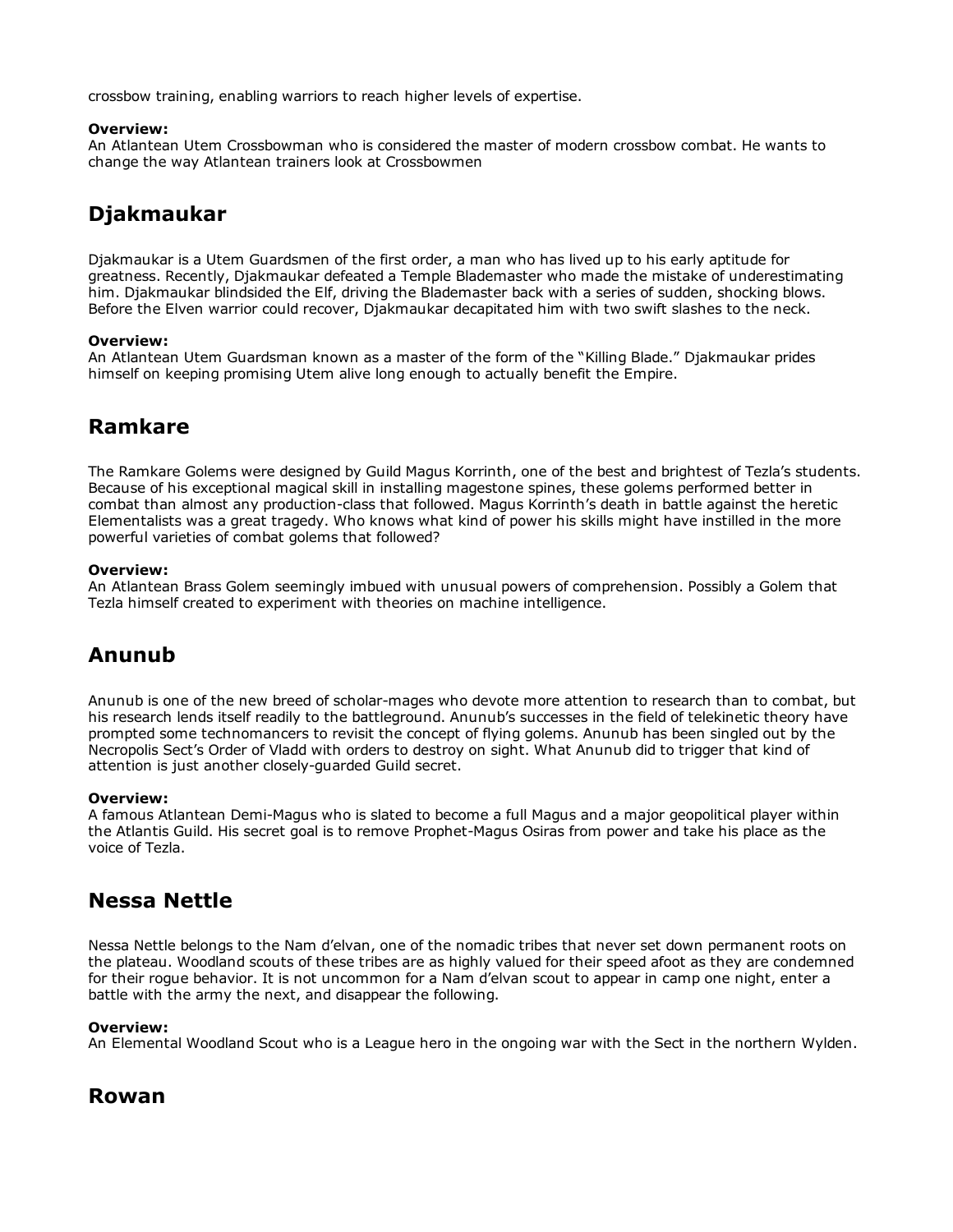"It was Weyr Anise who informed me I bore a natural aptitude for the Elemental school of magic. 'The seed of a special talent,' he called it. And so I accepted his counsel, and his sponsorship to Sanctuary. I attribute my skills as much to his kind guidance as to any special ability of my own. Once I was finally allowed to leave Sanctuary, I spent several years among the Seeker traditions, wandering, studying, and learning. Then I met Blackwyn and joined his cause. Mageprince or not, he respects The Land and the people, and he is therefore is a leader I can support."

### Overview:

A League Mending Priestess who serves Blackwyn and has ties to both Snow and Rajidon.

# Byrch

The bladesman Byrch is making a name for himself, most recently as a member of Snow's rebel command. Warlord Wither has set a bounty on his head great enough to make up for every purse Byrch has lifted off the fallen soldiers of the Necropolis Sect. Rumor claims Wither established the bounty after Byrch robbed two of Wither's nightblade-scouts, letting them live only on condition that they deliver this message: "You should pay your warriors better. I have standards to maintain."

### Overview:

A wisecracking, gold-crazy Crystal Bladesman with a good heart and a quick sword. Part of Snow's band; featured in the Rebellion and Unlimited comics.

## Oakes

~excerpt from the report of Bracken Gall "I came to a moment later. I could just see through a break in the undergrowth, and there he was. Oakes. No mistaking the scar. That ranger walked clear of some flowering fern as if he'd materialized there. He strode across the bloody field and cut through my prisoner's bonds with his crystal sword. Together they faded into the woods, and I limped back here to report. "One man. One ranger destroyed my entire command."

### Overview:

A silent, brooding League Ranger famous throughout the Wylden for assassinating key Sect figures. Oakes specializes in ridding the world of Necromancers and has a special hatred for anyone capable of raising the dead, as his family was killed and turned into battle fodder for the Sect years ago.

# Goltusep (Zombie)

While most zombies are roughly comparable in combat, differentiated only by their staying power, some few show a definite edge. The zombies created by the necromancer Goltusep, for instance. Goltusep was known for his shadow armor, and some of this strength leeched into the corpses he animated, making them more resistant to steel or magic.

### Overview:

A Sect Necromancer who transformed himself into a Zombie in his quest for immortality. He lost his powers in exchange for an additional thousand years of life, which he sees as a good deal.

# Kerraii

Nightblades are rarely trusted by their commanders or comrades. The few exceptions to this rule are extraordinary warriors like Kerraii, who fought hard to escape the damnation of the deathsport games and then turned her back on the Sect to seek a more honorable path. Kerraii is a member of Snow's well-known mercenary team, which serves the warlord Blackwyn. She has proved herself an impressive and respected warrior with a strong aversion for "anything that smells of the Sect."

### Overview:

A Nightblade who has turned her back on the Sect and now fights for Blackwyn in Snow's warband. Her strap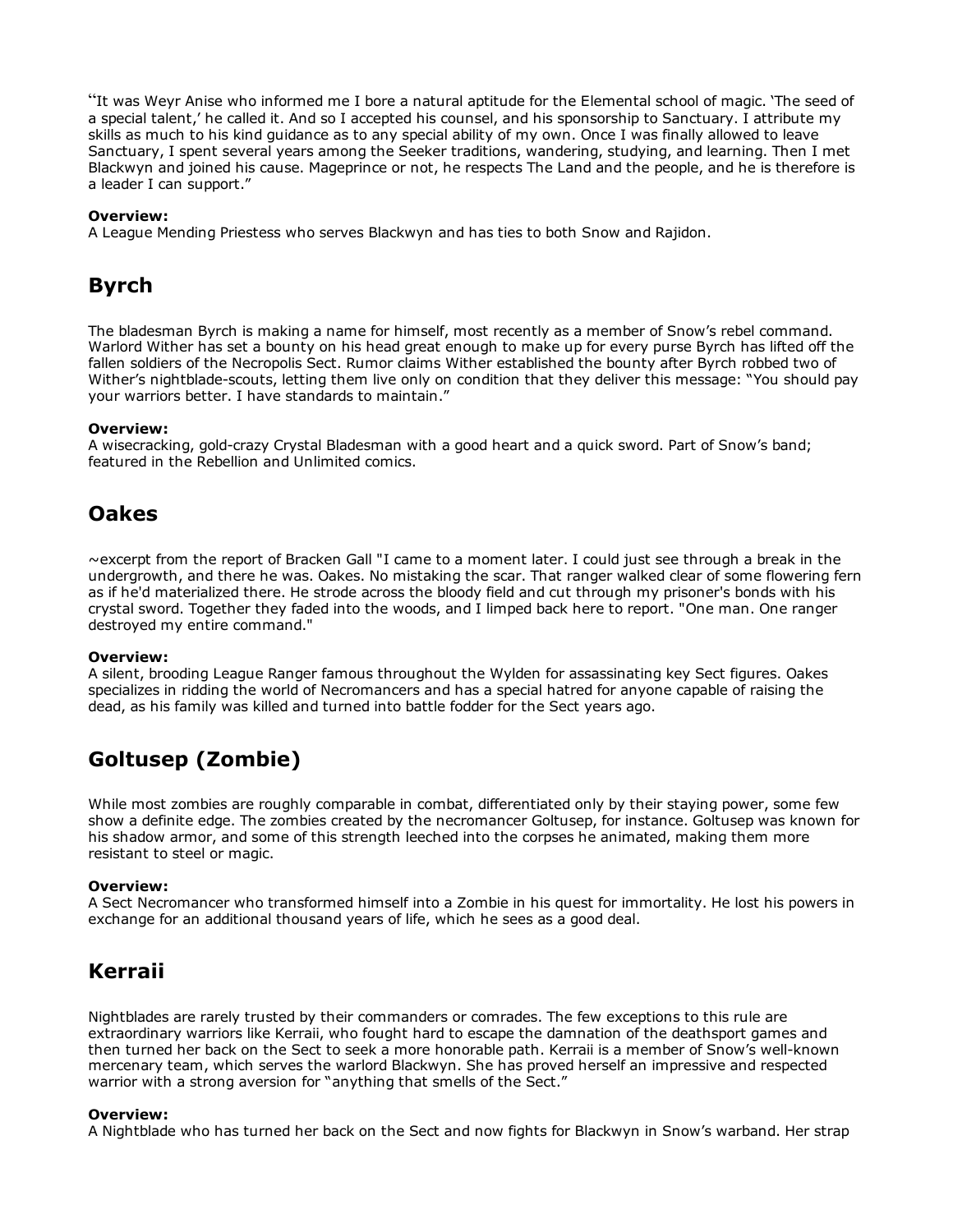armor magically blocks blows and may only be removed by Kerraii of her own free will. Pronounced "Kerry."

# Digger Khep

It is perhaps fortunate for the Sect that Grave Robbers rarely retain enough intelligence to understand how their masters have twisted and used them. Still, a few, like Khep, retain their mental faculties. Such men are considered dangerous, and would be destroyed if not for their refined skill in necromancy and even in combat. This makes them an asset on the battlefield, not to be lightly thrown away. But as more of these grave robbers defect from the Necropolis Sect, this policy could change on a moment's notice.

## Overview:

A Sect Grave Digger who left the Necropolis to become an independent warlord.

# Ravarshi

Feral bloodsuckers are powerful but undependable fighters who constantly test their allies' mettle, challenging them and demanding constant shows of strength. Ravarshi is no exception. Although Ravarshi sought out human contact, drawing warriors and magespawn into the fist he leads, he still remains a wild and unpredictable force. This savage warrior sometimes joins warhosts just for the pleasure of killing.

### Overview:

A Feral Bloodsucker from the Sect who leads warbands of bloodthirsty Mage Spawn, Elves and humans.

# Fickett Townley

For the longest time, the widespread availability of freelance pistolmen out of Khamsin encouraged warlords to treat them as disposable. It took Fickett Townley and his veteran Irregulars to show the value of a well-organized pistol company. Wheeling his three small squads around the field on seemingly reckless maneuvers, Townley can harry an enemy line until it breaks out of sheer frustration. His pistolmen's stinging attacks turn most lethal when Townley begins his trademark "leapfrog advance," moving and firing his squads in staggered order

### Overview:

A Rebel warlord who is one of the masters of modern ranged-fire tactics. He often employs the leapfrog tactic

## Snow

"Rowan, It is only fair to return your courtesy with some history of how I came into Blackwyn's service. You know I am a Khamsin native, and you no doubt have an idea of what that implies. I came too late to fight in the civil war that destroyed our kingdom-state, though I saw some action in the many chaotic struggles following that bloody time. I held the rank of captain, which meant I shot well enough that they trusted me with a Dwarven-made fuser—a rifle, in the common tongue. This one piece of equipment and slightly more extensive training are all that separate me from the pistolman freelancers you may have met. There is not much to this once-secret weapon: a long barrel attached to a short wooden stock, which can hurl a small metal ball with killing force. The only real mystery is the black powder, which must be purchased from rebel suppliers. As an officer I commanded a small troop of men. Eventually I sent them to their deaths. Our warlord, a prince-pretender of Khamsin, had decided we were "expendable" and offered us up as bait for a trap he then failed to spring in time. Only one of my men made it out with me, and he later died from his wounds. After my ... resignation ... I was forced from Khamsin and took to mercenary ways. The story of that time would cover too many pages to tell here. But eventually I met up with Blackwyn, then a simple mercenary commander, and he took me on for the battle near Xandressa. In the long retreat that followed, I found in him honor, and loyalty to his men. It was enough to remind me why I had first begun to fight: to support a just cause. So I stayed with him. And eventually, before the battle of Black Ridge, he introduced me to you." By my hand, 432 Tz, Snow

### Overview: